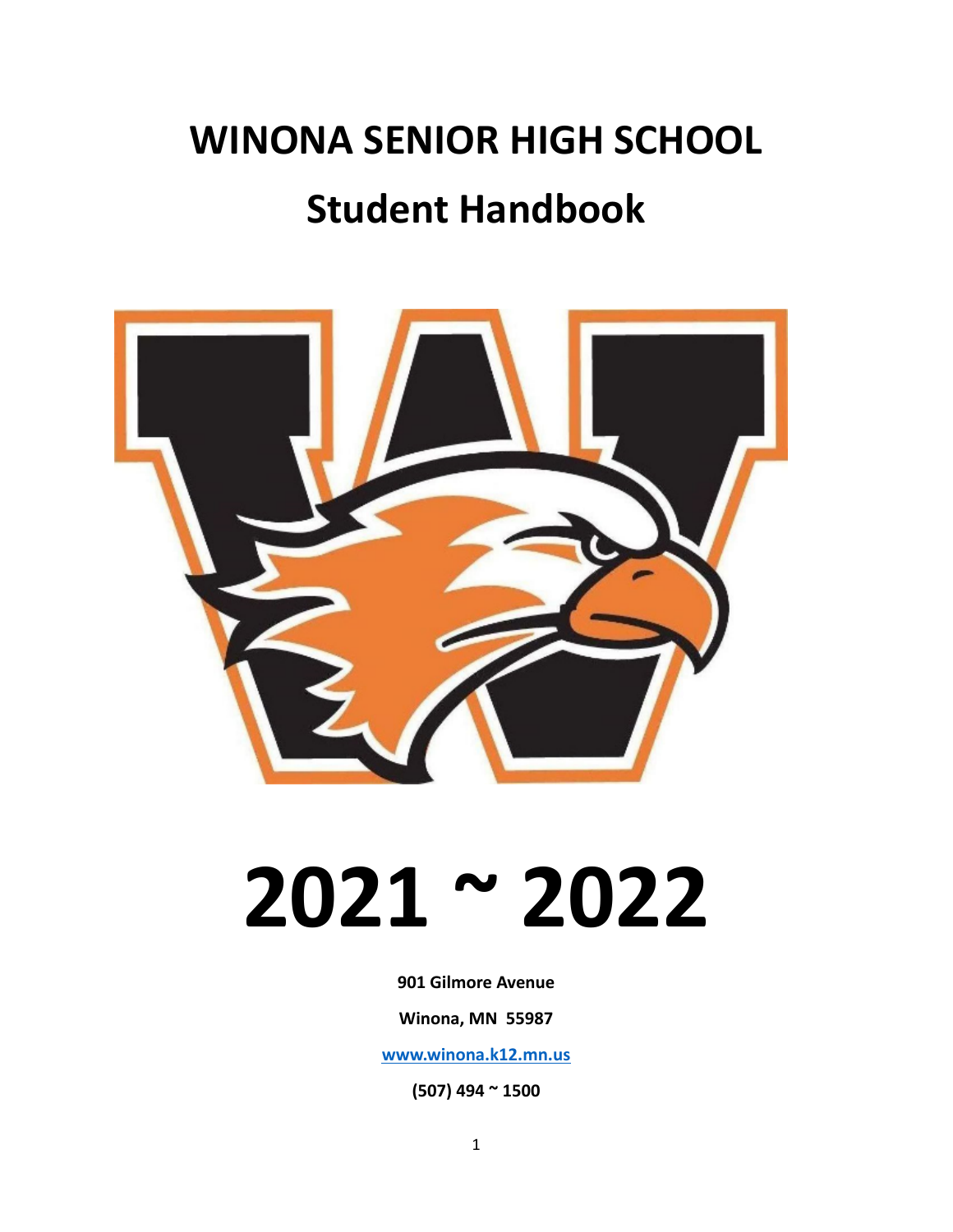#### **Table of Contents**

| Opening Statement from Winona Area Public Schools3            |  |
|---------------------------------------------------------------|--|
|                                                               |  |
|                                                               |  |
|                                                               |  |
|                                                               |  |
|                                                               |  |
|                                                               |  |
|                                                               |  |
|                                                               |  |
|                                                               |  |
|                                                               |  |
|                                                               |  |
|                                                               |  |
| Bus Behavior Policy and Procedures, Passes, Lunch, ID Cards30 |  |
|                                                               |  |
|                                                               |  |
|                                                               |  |
|                                                               |  |
| Lockers and Personal Possessions, Lost and Found33-44         |  |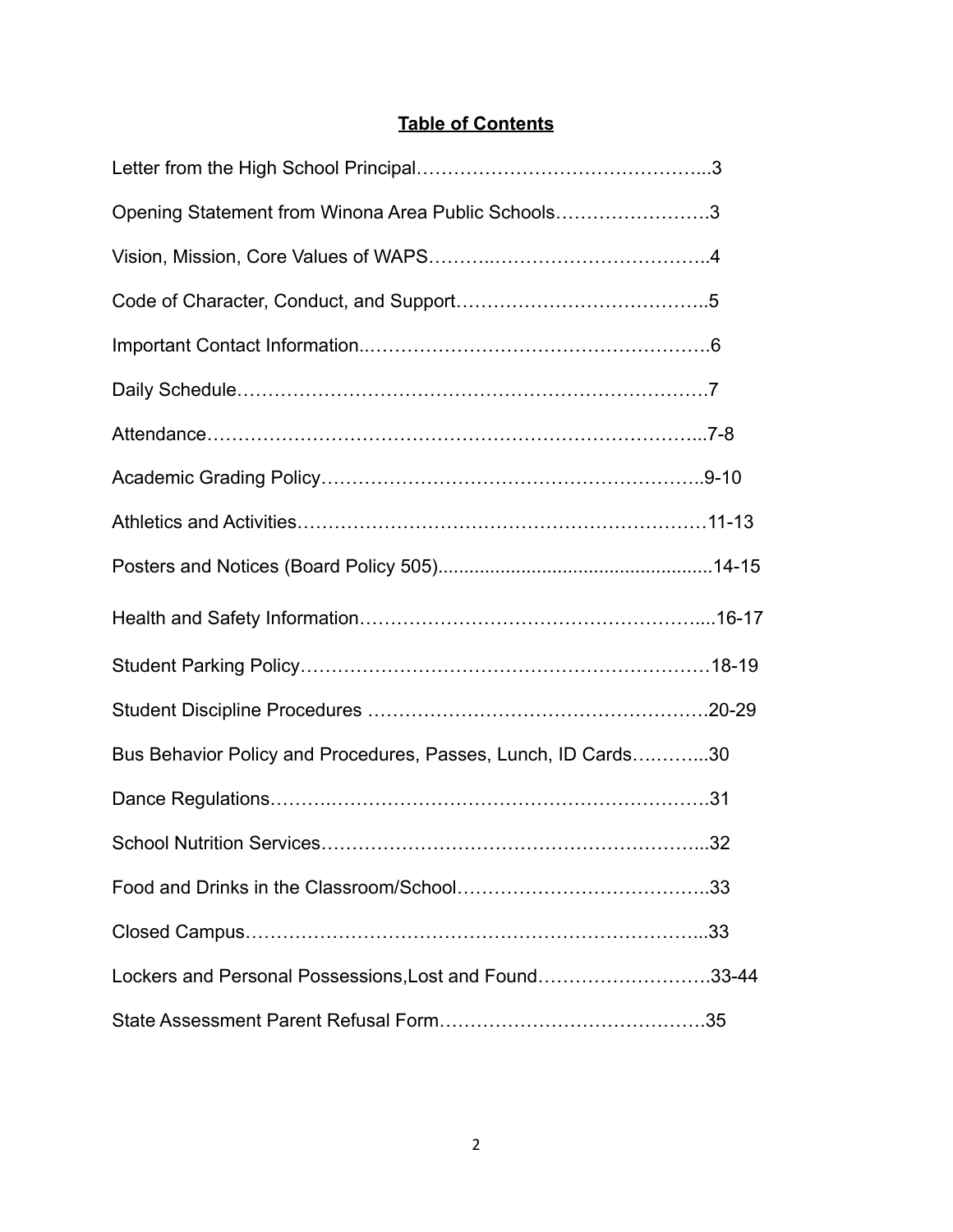#### **Letter from the High School Principal**

Dear Winona Senior High School Families:

Welcome to Winona Senior High School. We are dedicated to our families to provide a safe and welcoming environment where all are welcome. We will provide an equitable education where we support all students in their academic, behavior, and social-emotional learning and development. This student handbook is aligned with the WAPS district policies and is designed to promote positive behavior, create a positive school environment, and to keep students at school each day.

A safe and positive school environment is essential. It is expected that the adults and students at Winona Senior High School treat each other with respect and dignity. Please take some time to read this important document and discuss it with your child. Together, we can take advantage of everything that Winona Senior High School has to offer your child. As our mission states, *Expect excellence, grounded in compassion, to meet the needs of all learners.* We strive to meet our mission each and every day and promise to provide the best possible education we can.

Sincerely,

#### Heather Fitzloff

Winona Senior High School Principal

#### **Opening Statement**

All school district rules, policies, procedures and discipline will be applied in a non-discriminatory manner to all students, without regard to any protected characteristics identified in the Minnesota Human Rights Act, including a student's: Race, Color, Creed, Religion, National Origin, Sex, Marital Status, Disability, Public Assistance Status, Age, and Sexual Orientation.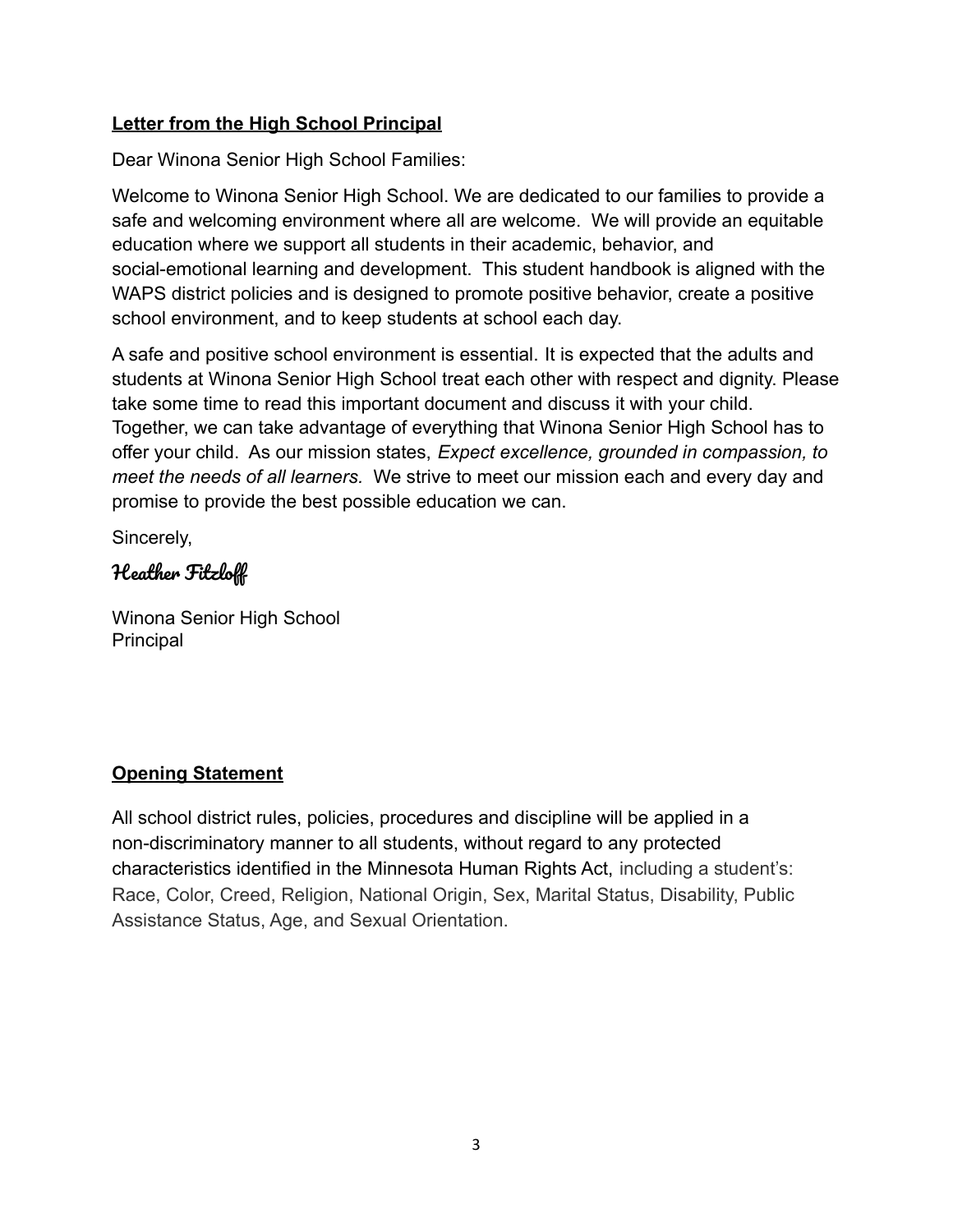#### **Winona Area Public Schools**

#### *Our Vision:*

One community of lifelong learners, engaged in creating our culture, where all are safe, valued and accountable to one another for success.

#### *Our Mission*:

Expect excellence, grounded in compassion, to meet the needs of all learners.

#### *Core Values*:

- 1. Excellence: Be my best and expect the best of others
- 2. Kindness: Concern, compassion, and advocacy for others
- 3. Respect: Acceptance of self and others as we work together
- 4. Honesty: Say and do the right thing, even if no one is watching
- 5. Responsibility: Do my part and be accountable for what I say and do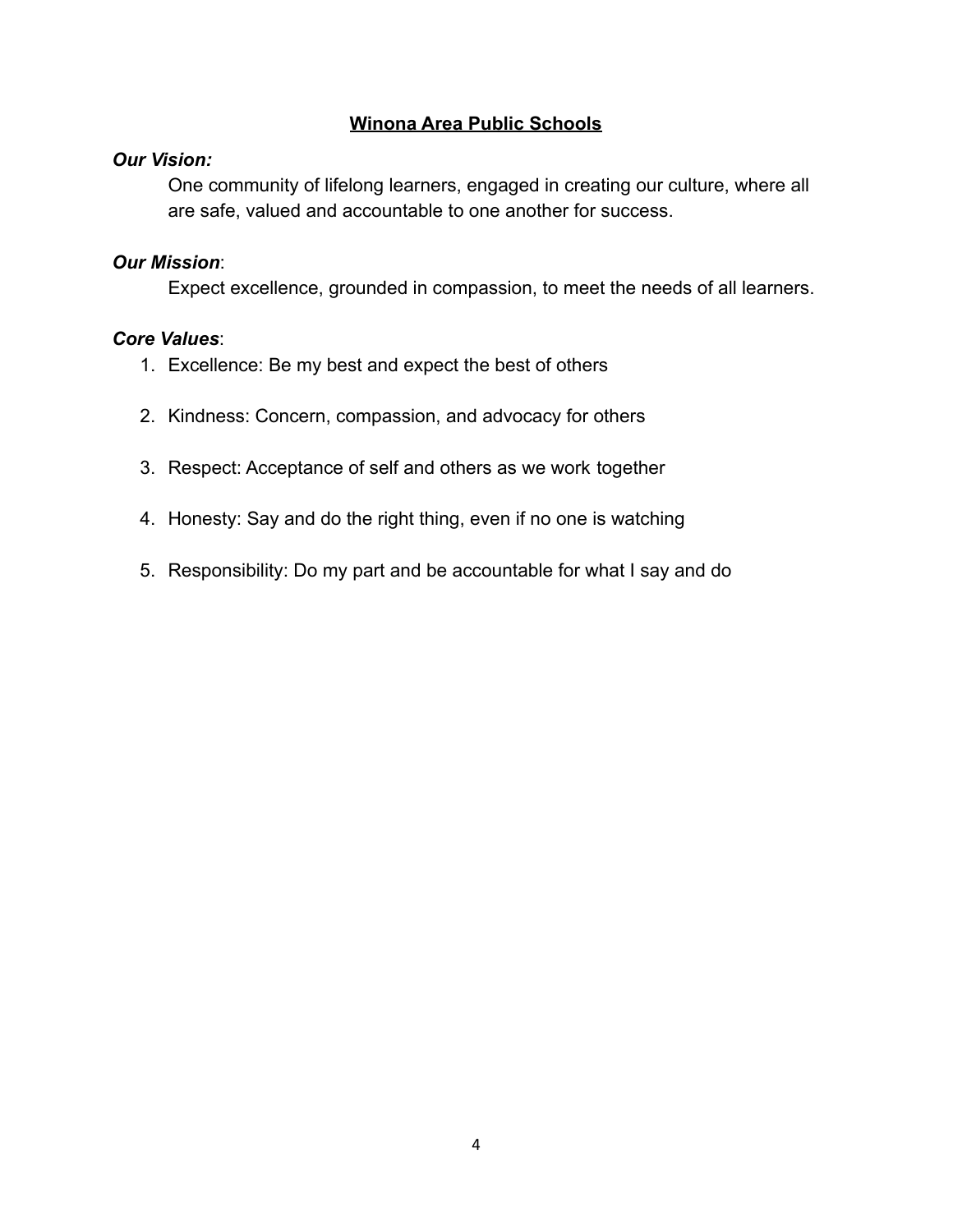#### **Important Contact Information**

| <b>High School Office</b> | 507.494.1500 |
|---------------------------|--------------|
| <b>Counseling Office</b>  | 507.494.1521 |
| <b>Health Office</b>      | 507.494.1526 |
| Attendance Line           | 507.494.1500 |

| <b>Name</b>             | Title                               | <b>Email</b>                          | <b>Phone Number</b> |
|-------------------------|-------------------------------------|---------------------------------------|---------------------|
| <b>Heather Fitzloff</b> | Principal                           | heather.fitzloff@winona.k12.mn.us     | 507.494.1501        |
| Jacob Feldman           | Assist.<br>Principal                | jacob.feldman@winona.k12.mn.us        | 507.494.1502        |
| Lori Ulrich             | Special<br>Education<br>Coordinator | lori.ulrich@winona.k12.mn.us          | 507.494.1518        |
| <b>Courtney Dahlby</b>  | Counselor<br>A-G                    | courtney.dahlby@winona.k12.mn.us      | 507.494.1517        |
| Samantha Wagner         | Counselor<br>H-O                    | samantha.wagner@winona.k12.mn.us      | 507.494.1520        |
| Karen<br>Whitney-Thrune | Counselor<br>$P-Z$                  | karen.whitney-thrune@winona.k12.mn.us | 507.494.1516        |
| Kate Konop-Wolf         | School<br>Psychologist              | kate.konop-wolf@winona.k12.mn.us      | 507.494.1513        |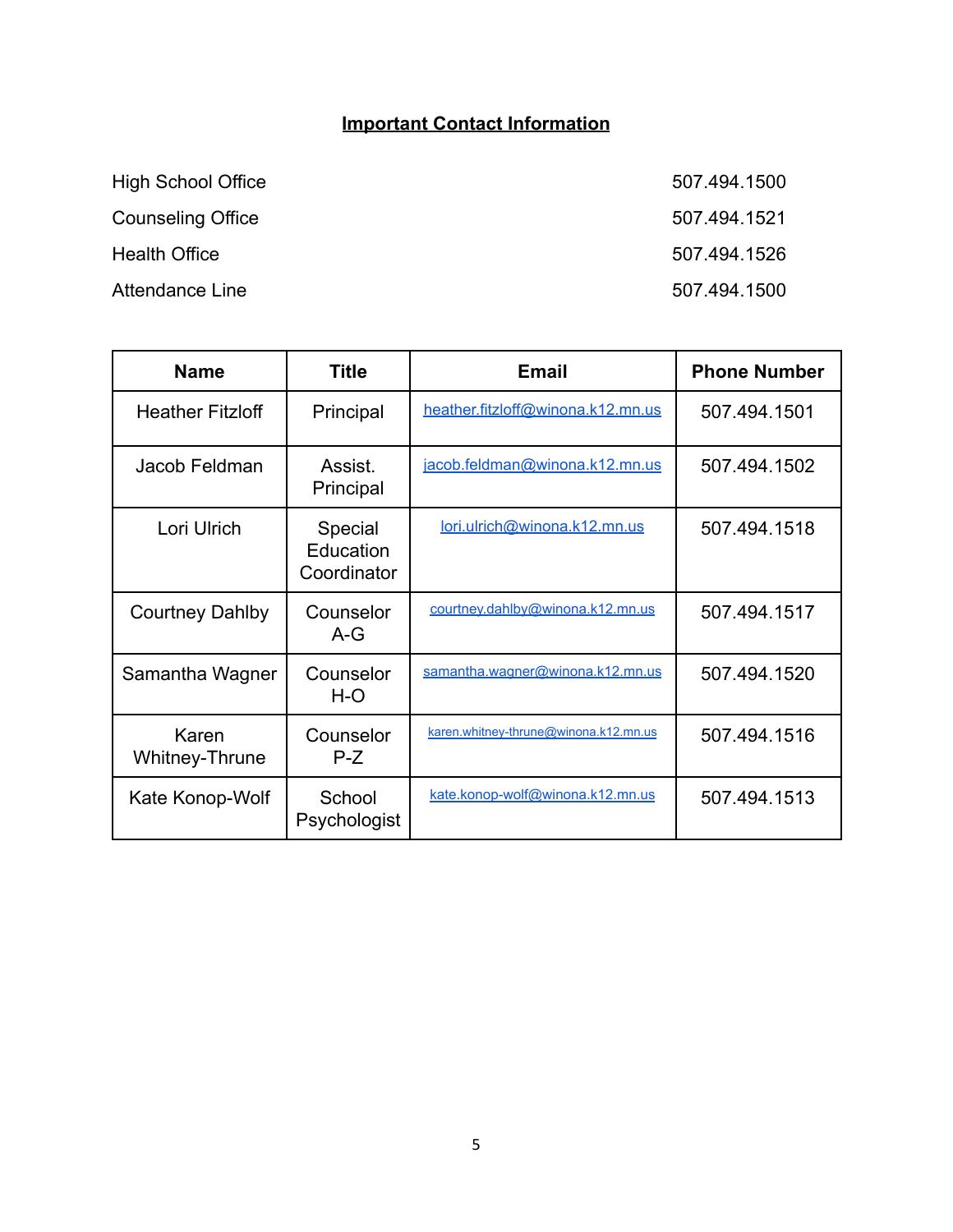#### **Student Insurance:**

All students participating in programs within School District 0861 must have insurance to cover injuries that might occur. The student must be protected by family policies.

#### **OTHER FREQUENTLY REFERENCED POLICIES**

School Board policies are available in the Superintendent's office, school offices and online at www.winonaschools.org/district/school-board

| <b>POLICY NAME</b>                                                                                                                                                                | <b>POLICY NUMBER</b> |
|-----------------------------------------------------------------------------------------------------------------------------------------------------------------------------------|----------------------|
| <b>Harassment and Violence</b>                                                                                                                                                    | 413                  |
| <b>Tobacco-Free Environment; Possession</b><br>and Use of Tobacco, Tobacco Related<br>Devices, and Electronic Delivery Devices;<br>Vaping Awareness and Prevention<br>Instruction | 419                  |
| <b>Student Attendance</b>                                                                                                                                                         | 503                  |
| <b>Student Dress and Appearance</b>                                                                                                                                               | 504                  |
| <b>Student Discipline</b>                                                                                                                                                         | 506                  |
| <b>Bullying Prohibition</b>                                                                                                                                                       | 514                  |
| <b>Student Medication</b>                                                                                                                                                         | 516                  |
| Internet and Electronic Communication<br><b>Acceptable Use and Safety Policy</b>                                                                                                  | 524                  |
| <b>Hazing Prohibition</b>                                                                                                                                                         | 526                  |
| <b>Attendance Boundaries</b>                                                                                                                                                      | 798                  |
| <b>Crisis Management Procedures</b>                                                                                                                                               | 806                  |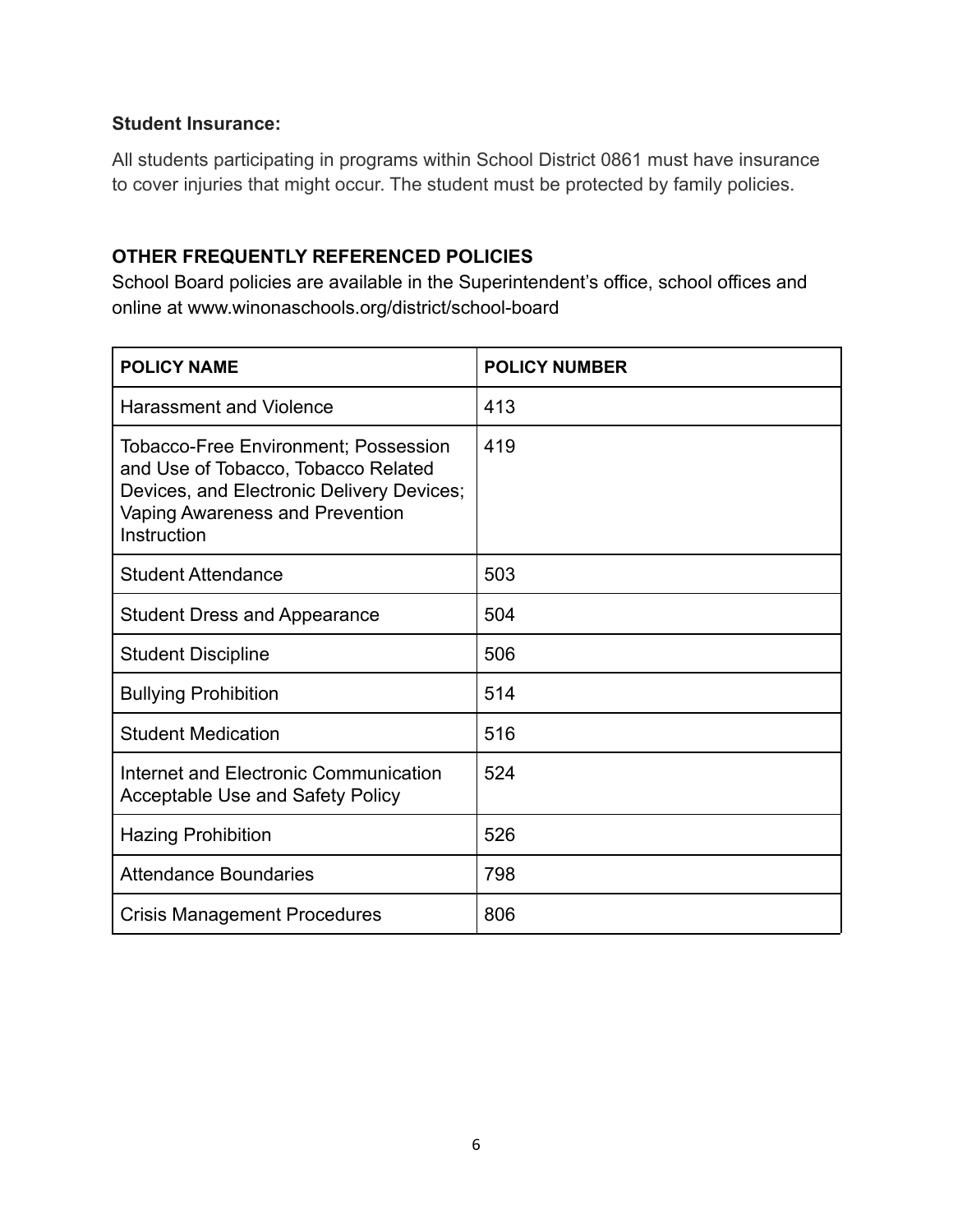

# Winona Senior High School<br>Daily Schedule<br>Monday - Friday

| Period 1   | $9:00 - 10:20$                                     | 80 Minutes |
|------------|----------------------------------------------------|------------|
| Period 2   | 10:24 - 11:44                                      | 80 Minutes |
| Period 3   | $11:48 - 1:08$                                     | 50 Minutes |
|            | A Lunch 11:44 - 12:14<br>Class 12:18 - 1:08        |            |
|            | Class 11:48 - 12:38<br><b>B Lunch 12:38 - 1:08</b> |            |
| Period 4   | $1:12 - 2:02$                                      | 50 Minutes |
| Period 5   | $2:06 - 2:56$                                      | 50 Minutes |
| <b>GSH</b> | $3:00 - 3:30$                                      | 30 Minutes |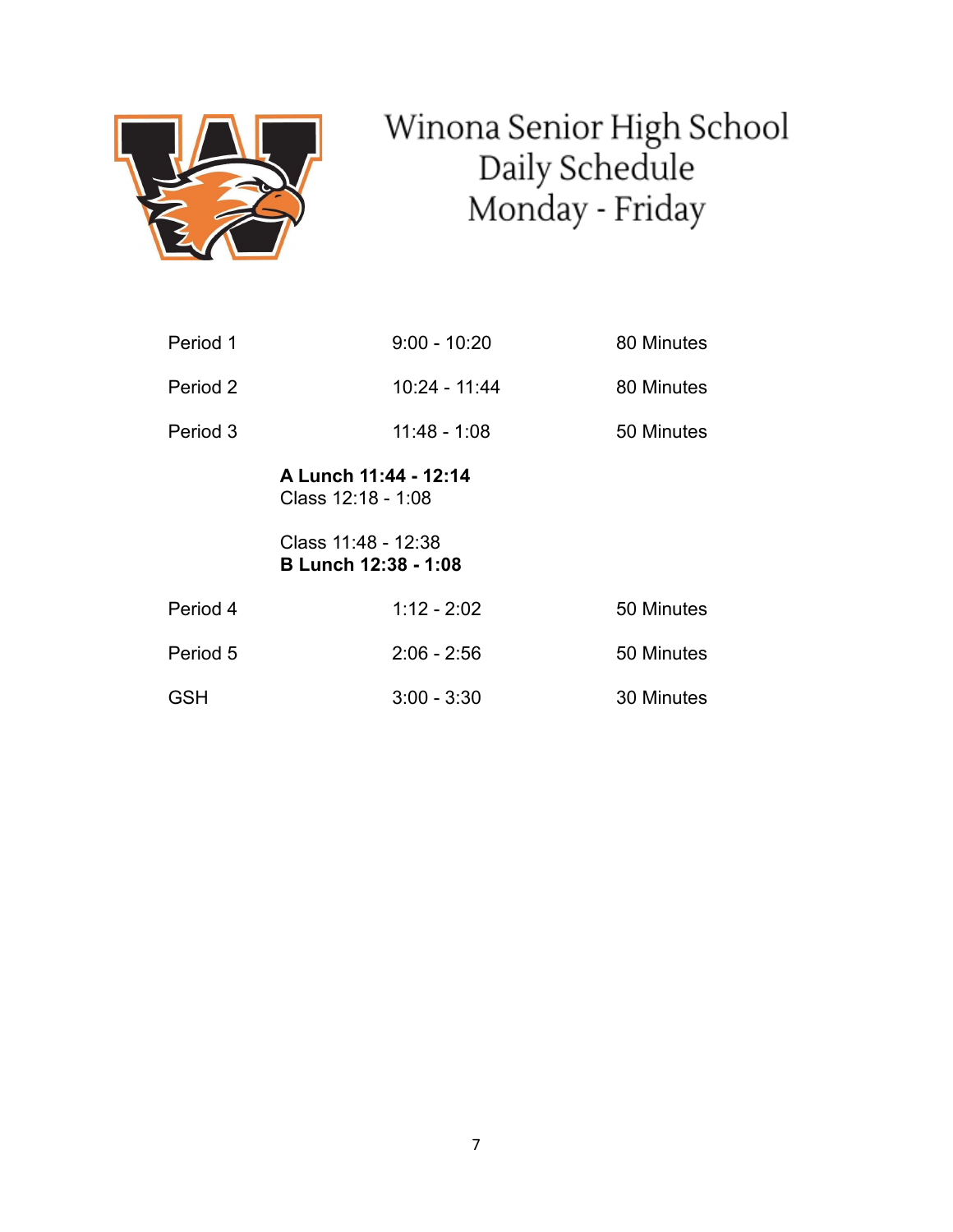#### **Attendance Expectations**

The school board believes that regular school attendance is directly related to success in academic work, benefits students socially, provides opportunities for important communications between teachers and students, and establishes regular habits of dependability important to the future of the student.

For further information and details regarding attendance, please refer to **School Board Policy 503.**

#### **Call the Attendance Line to be excused from school: 507-494-1500.**

#### **Before and After School**

Students may come to school and be seated in the *Concourse as early as 6:00 AM*. *Parents/Guardians must understand that there is no supervision before 8:45 AM*. Students are to be seated in the Concourse only. If anything should occur during this time, it is on the parents' liability.

Students may stay in the building after school as long as they participate in a supervised activity. *No students are allowed in the building after 4 PM without an assigned supervisor.*

DID YOU KNOW?

- Students should miss no more than 7 days of schools each year to stay engaged, successful, and on track for graduation.
- By 6th grade, absenteeism is one of 3 signs that a student may drop out.
- By 9th grade, regular and high attendance is a better predictor of graduation rates than test scores.
- Students can be chronically absent even if they only miss a day or two of school every few weeks.
- Attendance is an important life skill that will help your child graduate and keep a job.

A telephone call from a parent or guardian must be made to the office each day a student is absent. Parents may call the attendance office and leave a message at 507-494-1500 twenty-four (24) hours a day, seven (7) days a week. **Written excuses will be accepted**. Students will have two days (2) to resolve absences after returning to school. Absences not resolved will remain unexcused if they are not resolved in that two day window.

Medical and dental appointments should be made after school if at all possible. All make-up work must be completed, after meeting with the teacher and in a reasonable length of time. **This is the responsibility of the student.**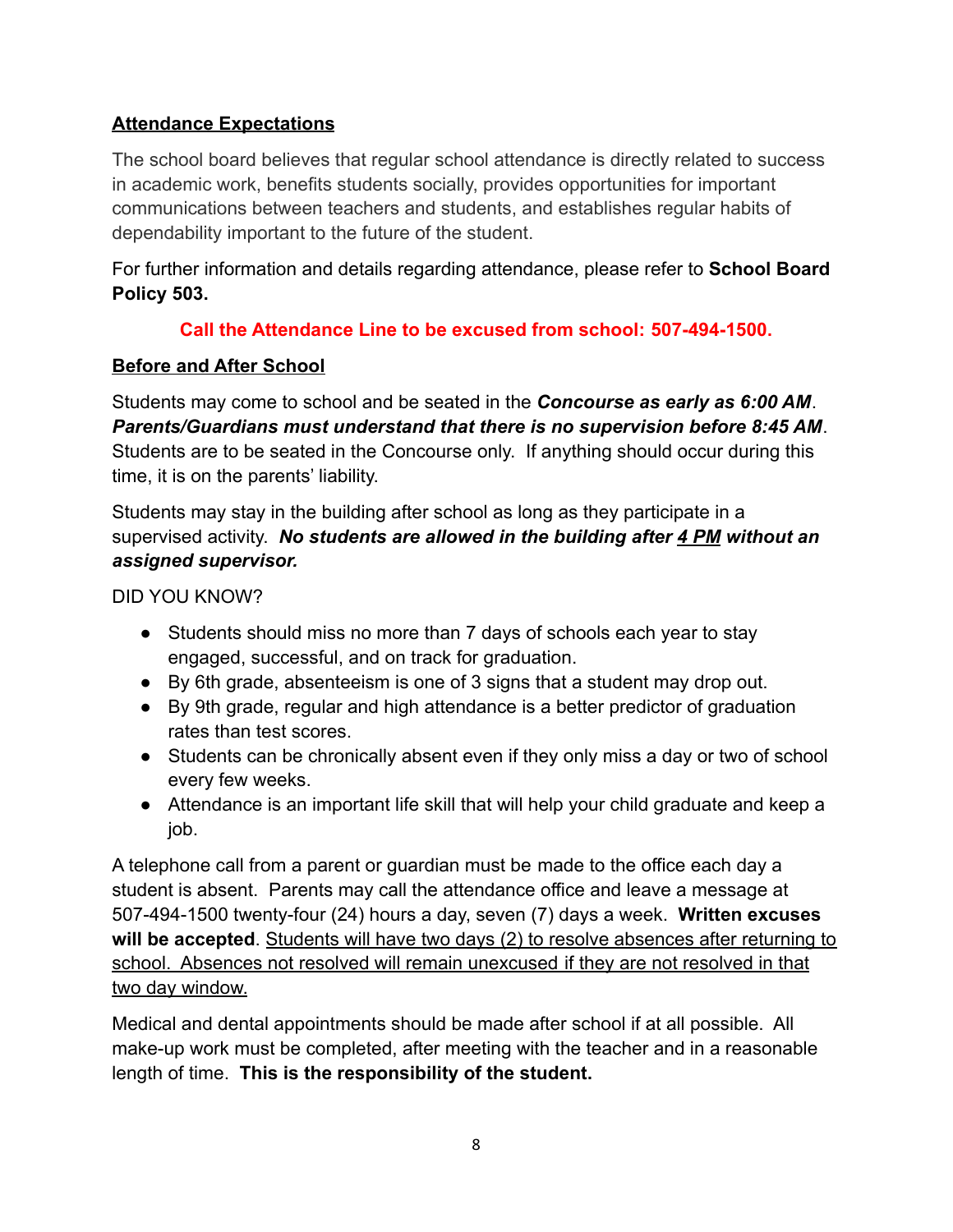It is the student's responsibility to resolve an absence before school, between class periods, during lunch, or after school. Class time should not be used by students to resolve absences.

Students that are involved in co-curricular activities need to notify each of their teachers when they need to be gone from class for school-related activities. Assignments should be obtained and students shall keep caught up with their classes.

Parents or guardians can excuse a student's absence up to 12 times per school year while school is in session. Subsequent clearance for illnesses require verification by a valid health care professional or administrative approval. Student attendance will be monitored to detect patterns of excessive excused absences so that appropriate intervention action takes place.

Any student who wishes to leave the school during school hours must have parental permission and receive a pass from the main office or the health office (in case of illness).

If a student has an unexcused absence, he/she will be given missed work (upon request); however, the teacher is under no obligation to accept or evaluate the work.

| Number of Unexcused absence | School's Response |
|-----------------------------|-------------------|
|-----------------------------|-------------------|

| 3 | School Official to contact parent(s) by phone or email                                                                                                                                                                                  |
|---|-----------------------------------------------------------------------------------------------------------------------------------------------------------------------------------------------------------------------------------------|
| 5 | The attendance personnel will refer students to the<br>Winona County Restorative Justice Program as an<br>attempt to intervene early on the truancy cycle with<br>the goal of determining the cause(s) behind the<br>attendance issues. |
|   | The Attendance Personnel may file truancy charges<br>with the Winona County Court System                                                                                                                                                |

**Examples of Excused Absences:** illness, death or funeral of immediate family, impassable roads or weather making travel unsafe, recognized religious holidays or observances, court related appearance, medical or dental treatment, five days of vacation with prior written approval.

**Examples of Unexcused Absences:** oversleeping, work, cold weather, missing the bus, visiting relatives or friends, too tired, helping at home, shopping.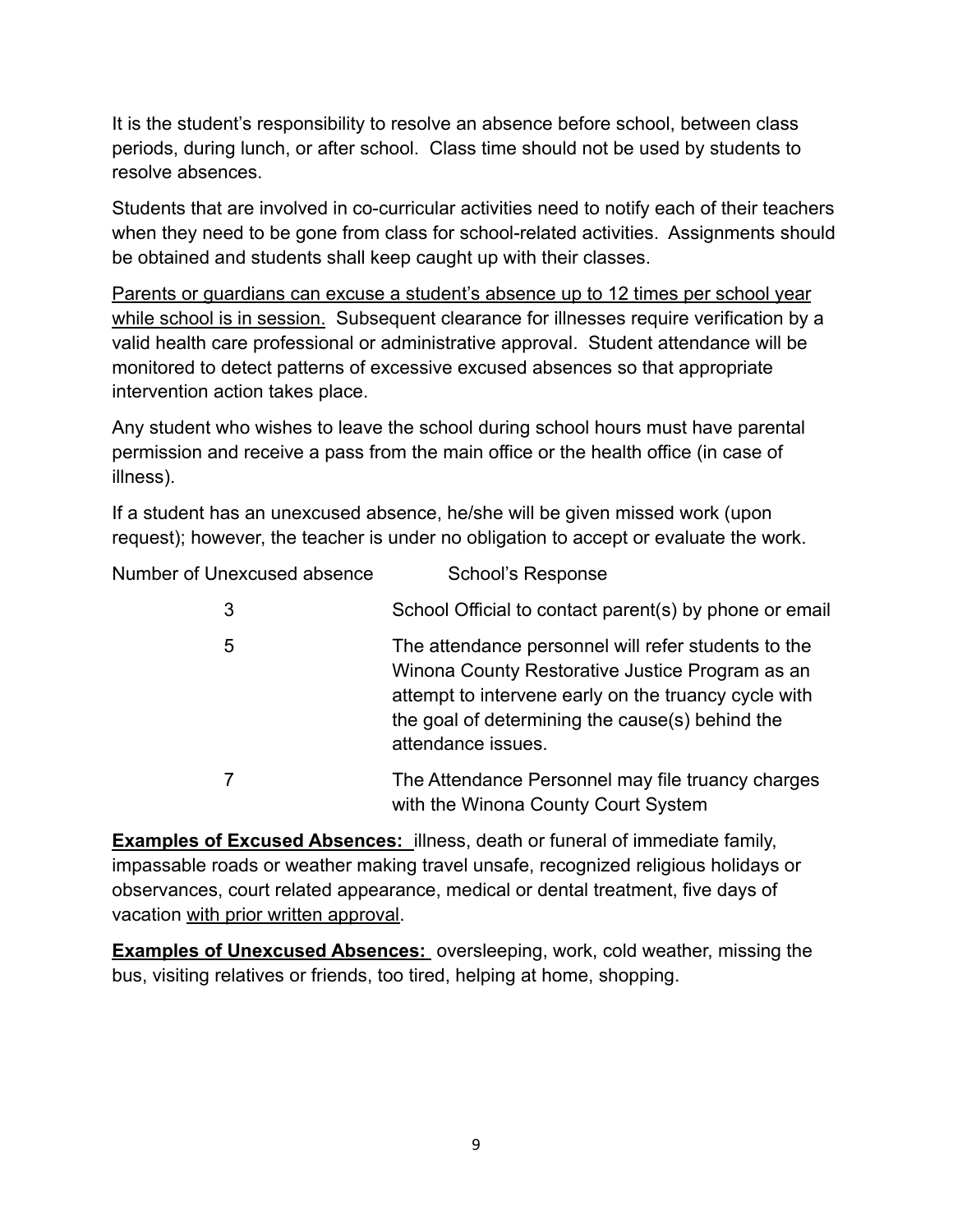#### **Academic Information**

|  | $100-93\% = A$ 89-87% = B+ 79-77% = C+                    | $69-67\% = D+ 59\% -0\% = F$ |  |
|--|-----------------------------------------------------------|------------------------------|--|
|  | $99-93\%$ += A $86-83\%$ = B $76-73\%$ = C 66-63% = D     |                              |  |
|  | $92-90\% = A - 82-80\% = B - 72-70\% = C - 62-60\% = D -$ |                              |  |

#### **Key**

A – Indicates outstanding work.

B – Indicates work above average.

C – Indicates average work for the grade level.

D – Indicates work which meets the minimum requirements.

F – Indicates failure. The pupil has either failed to meet the minimum requirements of the course or failed to make a definite effort to do the assigned work in a satisfactory manner.

I – Indicates the pupil has a certain amount of time to make up incomplete work. Failure to do so will result in an "F".

#### **Weighted Grades:**

Honors and Advanced Placement (AP) courses will both be weighted by 1.15

#### **Honor Roll:**

AA Honor Roll 4.00 on a 4 point scale

A Honor Roll 3.66 on a 4 point scale

B Honor Roll 2.66 on a 4 point scale

A student who receives an "I" (incomplete) or an "F" (failure) on his/her report card is automatically disqualified from being listed on the honor roll.

#### **Reporting:**

Student's grades will be reported eight times a year (at mid-term and the end of each quarter/semester). Report cards will be available on the Infinite Campus Parent Portal or mailed home upon request.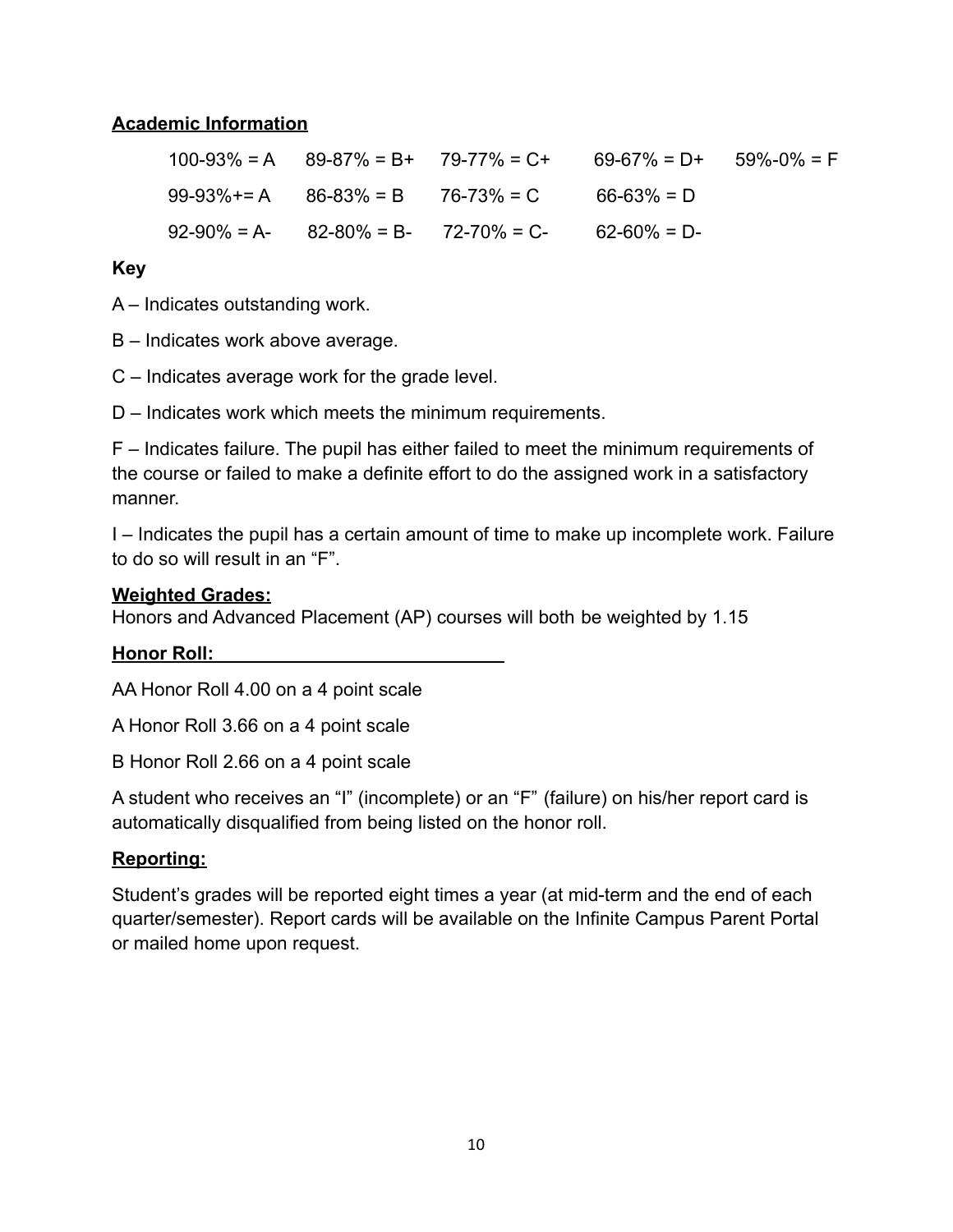#### **Academic Integrity**:

All students have the responsibility to uphold the highest standards of academic and behavioral integrity in their own work. Work produced by students should represent their personal efforts and requires that they properly acknowledge the intellectual contributions of others. Academic Integrity includes, but is not limited to: cheating; fabrication and falsification; multiple submissions; and plagiarism. For incidents where there is evidence that the student intentionally and knowingly violated the academic integrity policy, the teacher will refer the charges to administration with a recommendation that may include, but is not limited to; a grade of F or reduction of grade on the specific piece of work; reduction of the grade in the course; suspension or dismissal from the class.

#### **Graduation Requirements:**

In order to graduate from WSHS, students need to complete the following:

Grade 11: Take at least one post-secondary test such as the ACT Plus the Writing Test, Accuplacer, or ASVAB

The Department of Education continues to change testing requirements for graduation. Please see your counselor for the latest information.

#### **Credits**

The way credits are calculated was changed prior to the 2020-2021 school year. If you started school prior to that year, you will have a mix of the old and current systems. Please see the school website for details. In the current system, each course is 0.5 credits. The following are the credits required for graduation:

| Total = $27$ credits     |                      |                 |             |
|--------------------------|----------------------|-----------------|-------------|
| English = $4.5$          | Social Studies $= 4$ | Science $=$ 3   | Math = $3$  |
| Physical Education = $1$ | Health = $0.5$       | Fine Arts $= 1$ | $CTE = 0.5$ |
| Electives = $10.5$       |                      |                 |             |

#### **National Honor Society:**

Selection for this honor occurs during junior year and is based upon criteria for GPA, scholarship, leadership, service, and character. A description of the complete selection process is available upon request with the National Honor Society Advisor.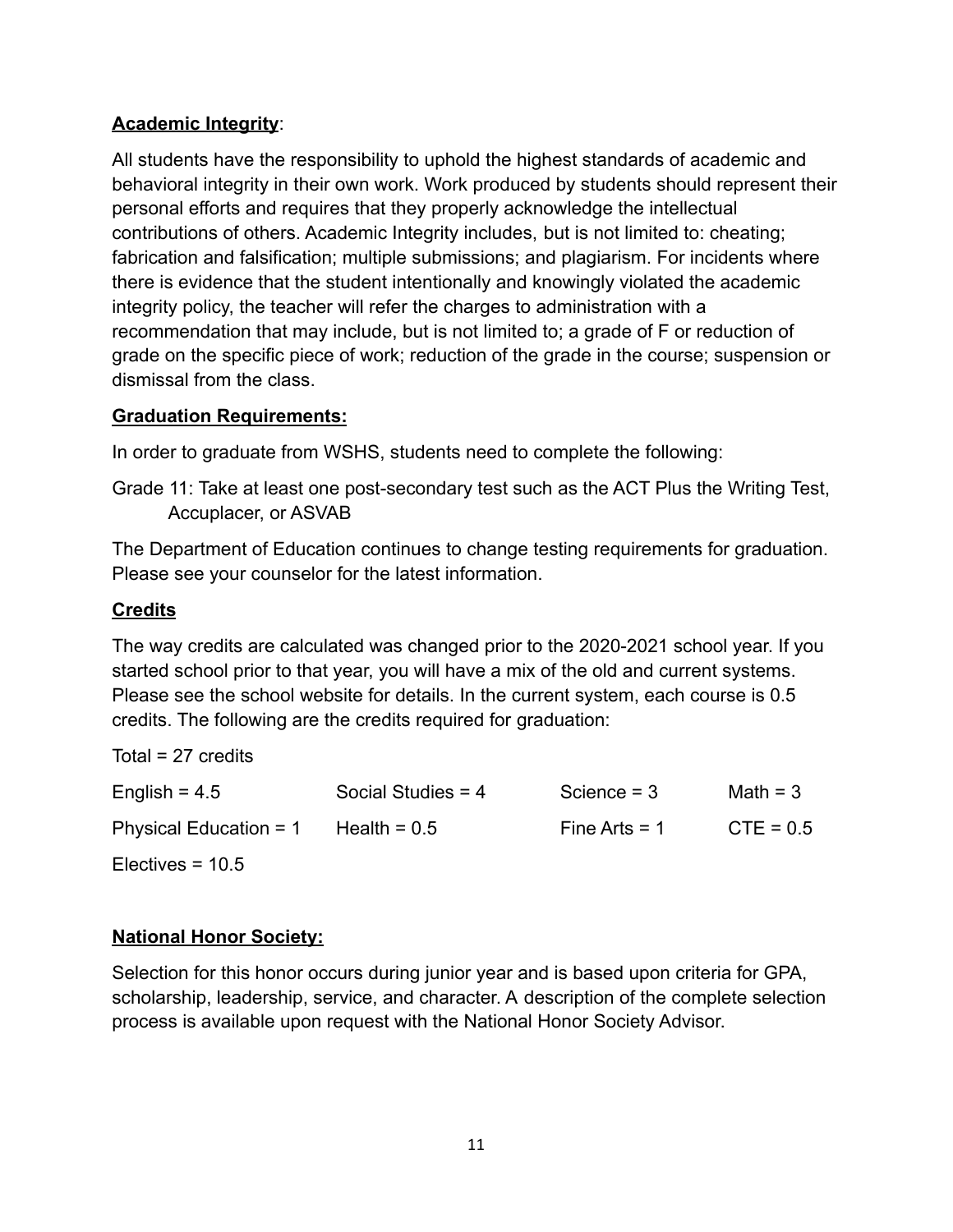#### **WSHS Athletics and Activities**

Winona Senior High School offers an extensive interscholastic athletics and activities program. Policy and rules found in this handbook pertain to all athletic and extracurricular activities. WSHS is a member of the Minnesota State High School League and the Big Nine Conference. We support and enforce all MSHSL and Big Nine Conference rules and regulations. We consider participation in athletics and activities to be a privilege available to students who meet the eligibility standards set forth by the MSHSL, local activities department, and the WAPS School District.

Recognizing that participation in interscholastic activities is a privilege, WAPS requires that the conduct of student participants be exemplary at all times. Participants are representatives of the District and their school and must conduct themselves appropriately both while in school and out of school.

#### **School Board Policy 510**

School activities provide additional opportunities for students to pursue special interests that contribute to their physical, mental and emotional well-being. They are of secondary importance in relationship to the formal instructional program; however, they complement the instructional program in providing students with additional opportunities for growth and development.

- 1.) The school board expects all students who participate in school sponsored activities to represent the school and community in a responsible manner. All rules pertaining to student conduct and student discipline extend to school activities.
- 2.) The school board expects all spectators at school sponsored activities, including parents, employees, and other members of the public, to behave in an appropriate manner at those activities. Students and employees may be subject to discipline and parents and other spectators may be subject to sanctions for engaging in misbehavior or inappropriate, illegal or unsportsmanlike behavior at these activities or events.
- 3.) Those students who participate in Minnesota State High School League (MSHSL) activities must also abide by the league rules. It shall be the responsibility of those employees who conduct MSHSL activities to familiarize students and parents with all applicable rules, penalties, and opportunities.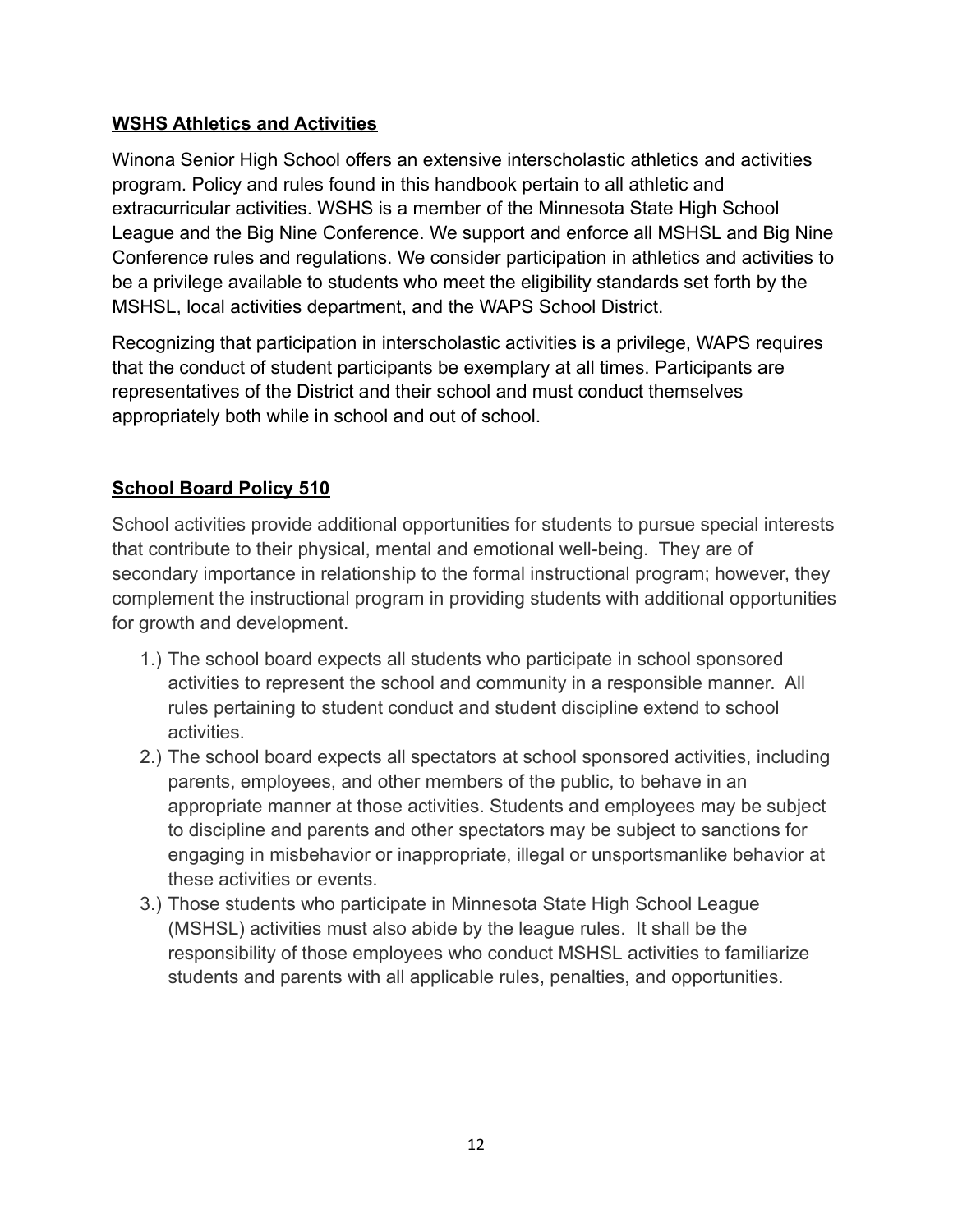#### **Boys Sports**

**Fall:** Football, Cross Country, Soccer

**Winter:** Basketball, Swimming & Diving, Wrestling, Hockey, Nordic Ski

**Spring:** Baseball, Tennis, Track & Field, Golf

#### **Girls Sports**

**Fall:** Volleyball, Cross Country, Soccer, Tennis, Swimming & Diving

**Winter:** Basketball, Gymnastics, Dance Team, Hockey, Nordic Ski

**Spring:** Softball, Track & Field, Golf

#### **Co-Ed Adapted Athletics:** Floor Hockey

**Activities** Marching Band, Pep Band, Jazz Band, Music Listening, Jazz Hawks Choir, One-Act Play, Musical, Spring Play, Drama Club, Anime Club, Art Competition, Robotics, FFA, National Honor Society, Student Council, W-Club, German Club, Link Crew, Trap Club, Knowledge Bowl

#### **School Attendance and Participation in Athletics or Activities**

- 1. A student participating in athletics or an activity, absent during any part of the school day, may not practice or play in a contest on that given day, unless approved by the activities director or building principal. a. There will be circumstances that allow a student to miss school and still participate. Those circumstances are handled on an individual basis by the activities director and building principal.
- 2. A student suspended from school will be ineligible to participate in any school sponsored co-curricular and/or extra-curricular activities until the student is readmitted to school as a student in good-standing.
- 3. Unexcused absences will result in the suspension from one or more athletic contests, to be determined by the activities director and building principal.

#### **Student Eligibility for Athletics/Activities**

**Academic**: (Credit Requirement) To be eligible, a student must be making satisfactory progress toward the school's requirements for graduation.

#### **Academic Policy**:

- a. Any failure of a midterm grade leads to immediate ineligibility until grade becomes satisfactory (Both the Teacher and Activities Director documentation is required for reinstatement)
- b. Any failure of 1 class in a term will lead to automatic academic probation.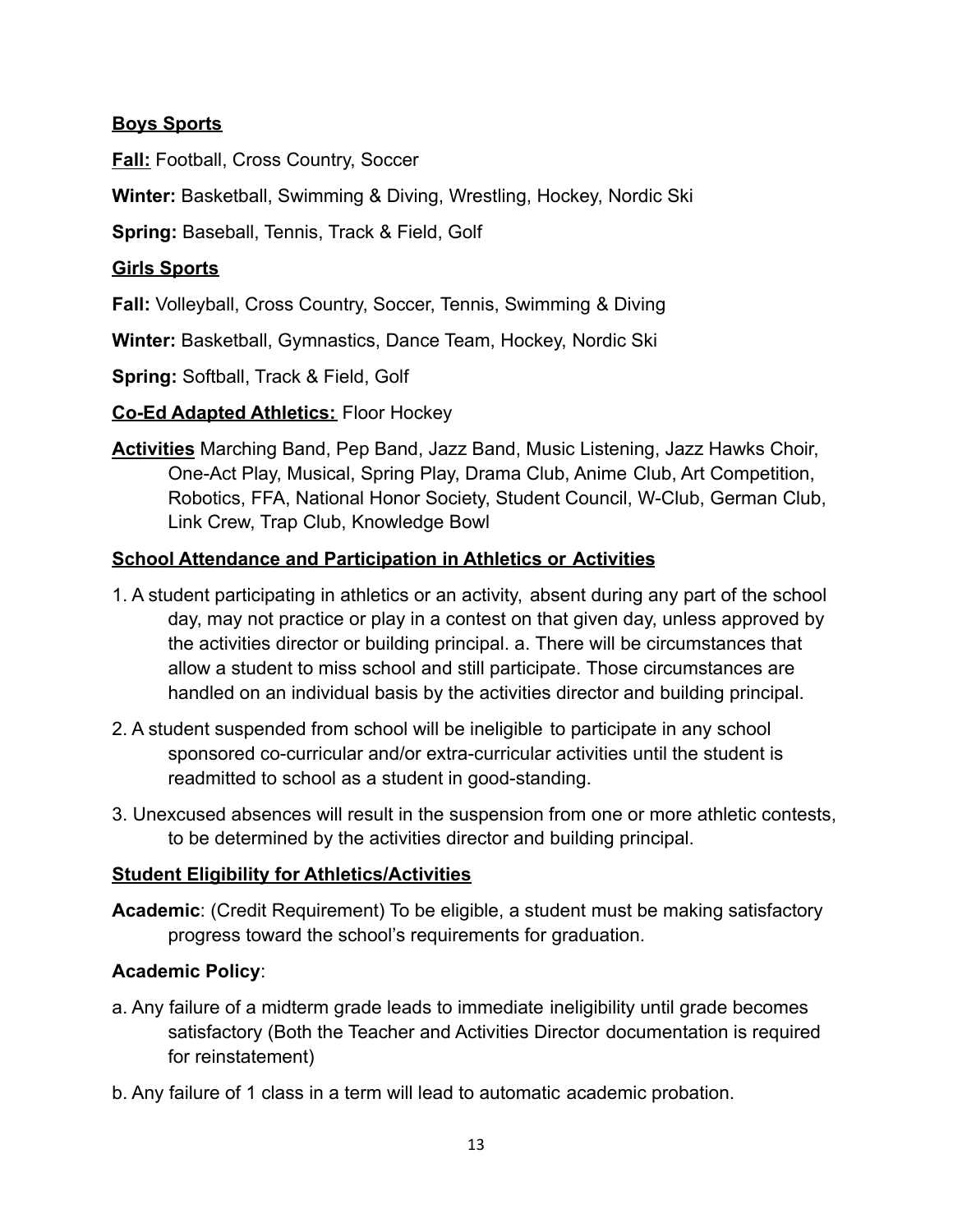c. Any failure of 2 or more classes in a term will lead to ineligibility until midterm grade reports satisfactory progress of all classes.

**Academic Probation** – Progress reports will be checked and signed every week. If at any point during the term a student is failing a class and is on academic probation, he/she will become ineligible until the failing grade becomes satisfactory.

The administration has discretion to modify a student's eligibility status based upon individual education plans.

#### **Posters and Notices (Board Policy 505)**

Only approved posters/notices may be displayed on a bulletin board, cork strips, walls or other spaces designated for posters and notices. This policy and procedures will not be applied in a discriminatory manner in violation of the Minnesota Human Rights Act. Guidelines, as outlined in Board Policy 505:

- 1. Requests for posting or distributing notices are reviewed by administration on a case-by-case basis.
- 2. Requests must be submitted to the building principal for approval. Approval is based on the allowable guidelines as defined by BP 505.
- 3. Decisions regarding the time, place, and manner of distribution will be solely within the discretion of the administration, consistent with the provisions of BP 505.

Procedures, as outlined in Board Policy 505:

- 1. Any student or employee wishing to distribute nonschool-sponsored or school sponsored material must first submit for approval a copy of the material to the principal at least 24 hours in advance of desired distribution time, together with the following information:
	- a. Name and phone number of the person submitting the request and, if a student, the room number of his or her first-period class.
	- b. Date(s) and time(s) of day intended for distribution.
	- c. Location where material will be distributed.
	- d. If intended for students, the grade(s) of students to whom the distribution is intended.
- 2. Within one school day, the principal will review the request and render a decision. If approved, the principal will sign and date the material to be posted. In the event that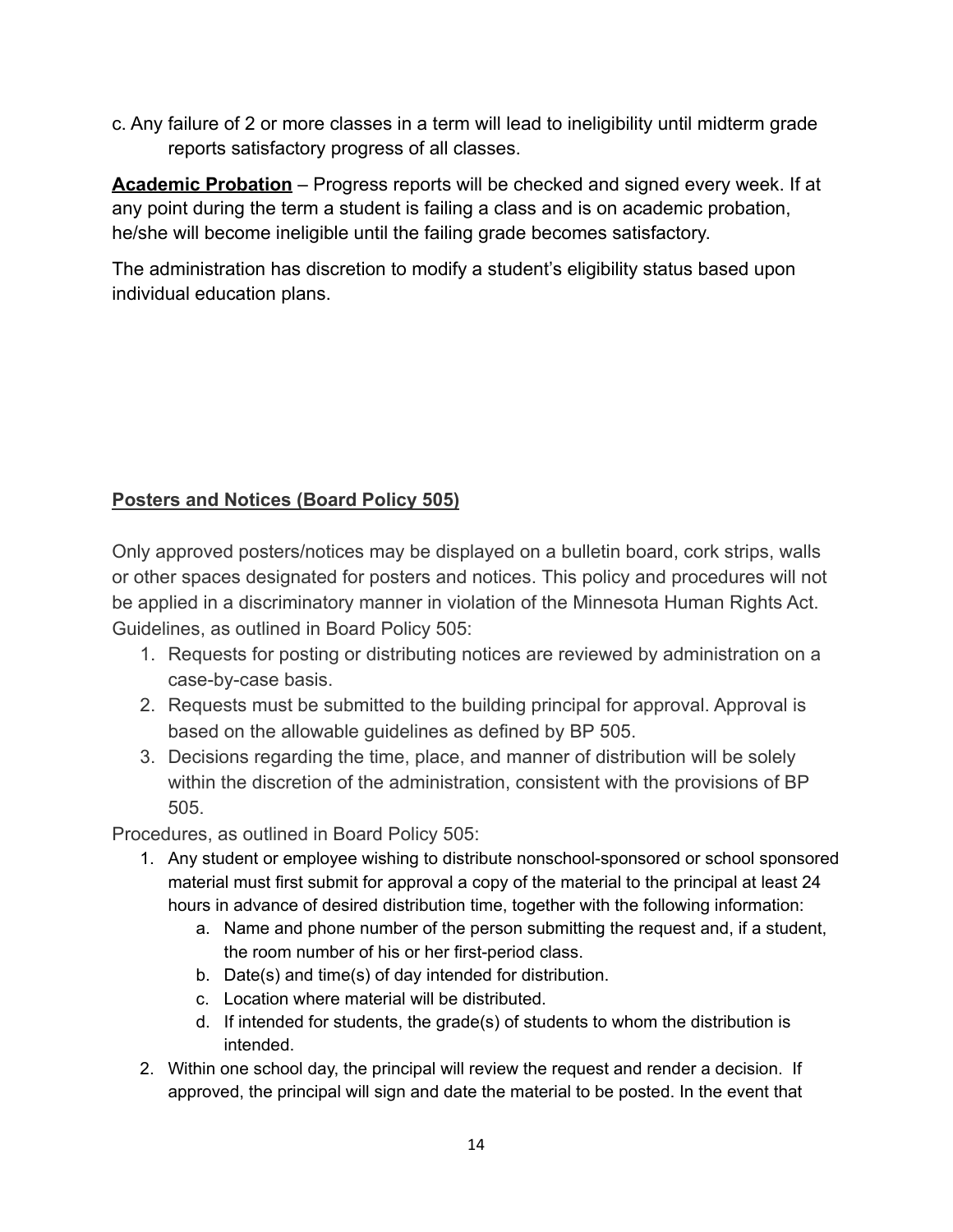permission to distribute the material is denied or limited, the person submitting the request should be informed in writing of the reasons for the denial or limitation.

- 3. If the person submitting the request does not receive a response within one school day, the person shall contact the office to verify that the lack of response was not due to an inability to locate the person.
- 4. If the person is dissatisfied with the decision of the principal, the person may submit a written request for appeal to the superintendent. If the person does not receive a response within three (3) school days (not counting Saturdays, Sundays and holidays) of submitting the appeal, the person shall contact the office of the Superintendent to verify that the lack of response is not due to an inability to locate the person.
- 5. Permission or denial of permission to distribute material does not imply approval or disapproval of its contents by either the school, the administration of the school, the school board, or the individual reviewing the material submitted.

#### **School Sponsored Student Publications and Activities (Board Policy 512)**

The purpose of this policy is to protect students' rights to free speech in the production of official school publications and activities while at the same time balancing the school district's role in supervising student publications and the operation of public schools.

#### **Health and Safety Information**

**Visitors:** Visits of a casual nature are not allowed during the school day. Any person visiting the senior high on official business must first register.

**Camera Surveillance:** WSHS has video surveillance strategically placed throughout the school and school grounds. These cameras have been installed to help keep our building safe. Cameras may be reviewed periodically to ensure the safety of students and staff. Cameras will also be used to investigate incidents reported to WSHS officials.

**Crisis Response:** WAPS and WSHS have established a Crisis Response Team. In the event of a crisis affecting WSHS, the Crisis Response Team and staff will follow a specific plan to work through the crisis.

#### **Emergency Drills for Fire, Civic Defense, and Tornado**

State law requires five fire drills and five lockdown procedure drills. Procedures will be posted in each classroom as to the exact location to vacate to when a drill begins. Students must follow staff directives and listen carefully to all instructions during emergency drills.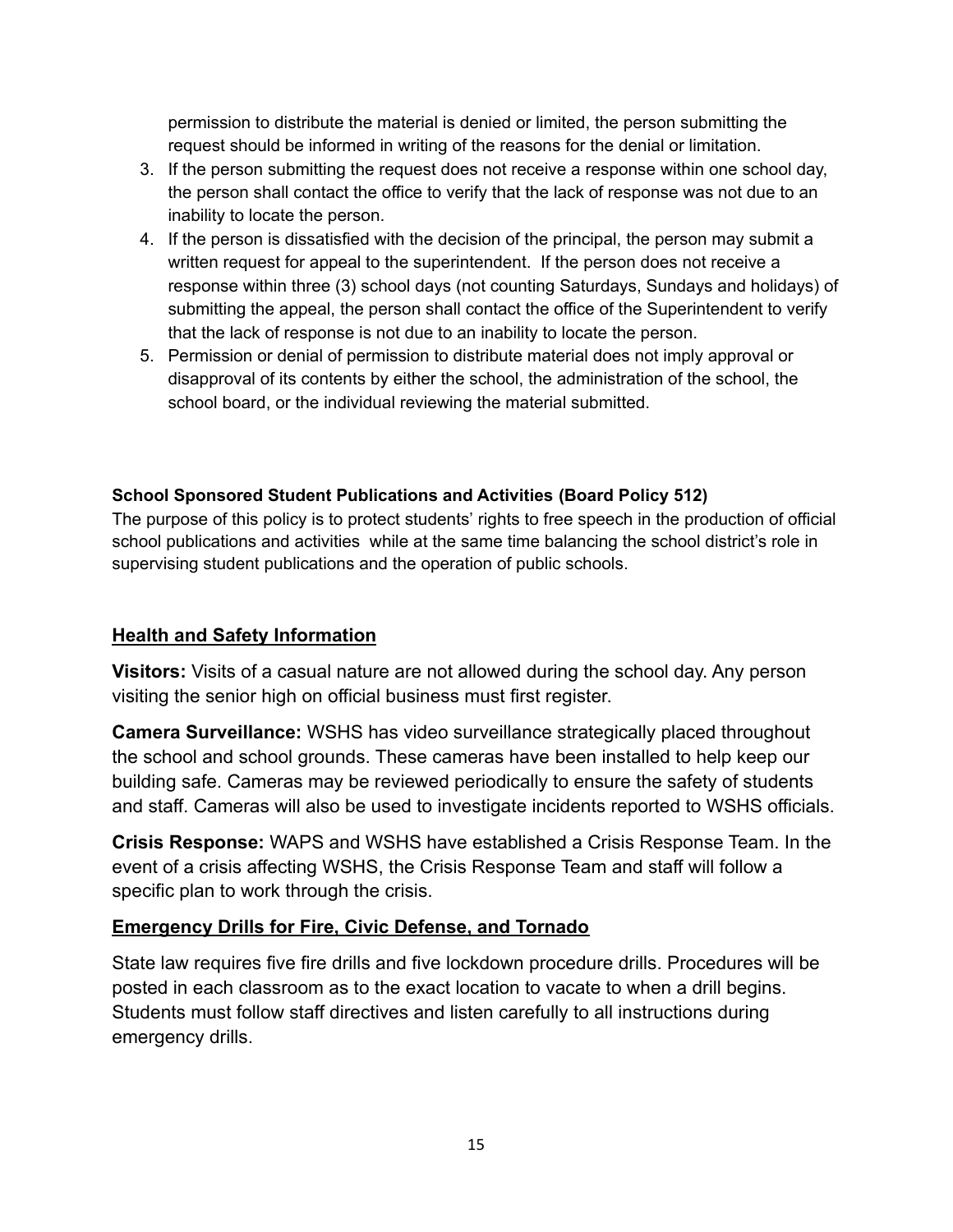#### **Health Office**

During the regular class period, a student must bring a pass from their teacher to gain admittance to the Health Office. Passes will be returned with the student. Names of students reporting to the Health Office will be forwarded to the attendance secretary at scheduled times. Students too ill or incapacitated to bring a pass need to be accompanied to the Health Office. No passes home will be issued from the Health Office before 9:00 a.m. Parent/Guardian permission must be obtained in order for any student to be sent home from the Health Office. The person in contact with the parent will explain any related concerns (need for medical care, frequency of health office visits, routine missing of certain classes, etc.). The parent will make the decision whether the student is legitimately ill and permitted to go home. Medical follow-up will be encouraged for frequent complaints. General criteria to consider for calling a parent:

An injury or illness requiring medical attention

An oral temperature over 99.8 degrees

Signs/symptoms of a possible communicable disease (unknown rash, pink eye, chicken pox, etc.) Students needing prescription or over-the-counter medication during school hours must make arrangements through the health office. Parents need to bring in all medications. All medications must be properly labeled and sealed in a pharmacy bottle or the original sealed medication container. A physician's order and written parental permission is needed in order for the school to perform this service. All medications are kept in a secure, locked area. Please notify the Health Office if you are aware of any student taking medication.

#### **General Information:**

A nurse is present in your building once weekly. A health secretary is present daily. Health records are kept on each student and are available for certified staff as a resource. Vision and hearing screening is routinely completed for all tenth graders. Students in other grades will be screened upon request of a student, teacher, or parent. Teachers are notified of any student with a health problem that may alter or interfere with their education. Students requiring medical care during the school day will receive it through the health office with as little disruption to the education process as possible. Teachers are asked to please refer any student to the health office who has symptoms of ill health.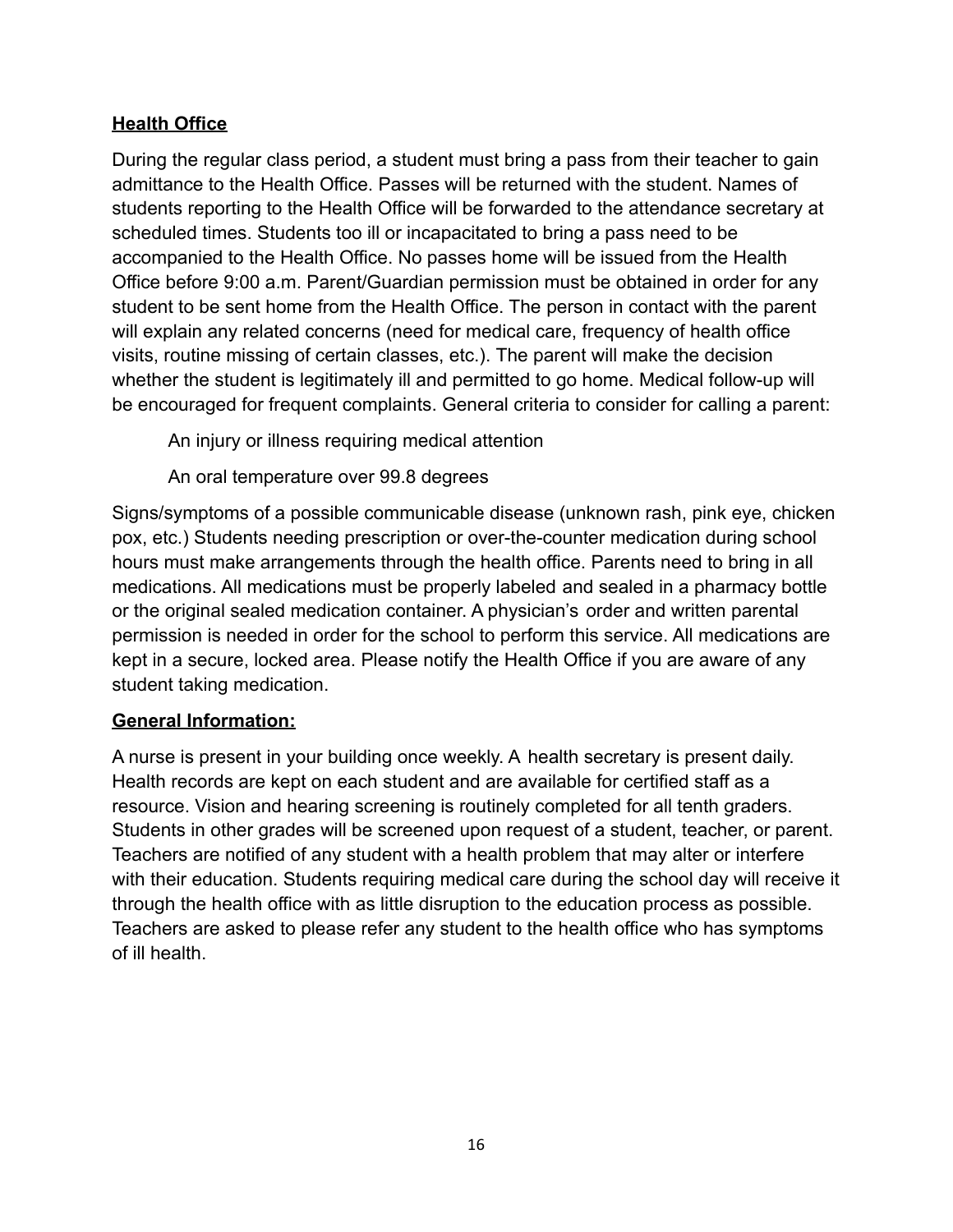#### **Communicable and Infectious Disease**:

It is the policy of the school board that students with communicable diseases should not be excluded from attending school in their usual daily attendance so long as their health permits and their attendance does not create a significant risk of the transmission of illness to students or employees of the school district. A procedure for minimizing interruptions to learning resulting from communicable diseases will be established by the school district in its IEP and Section 504 team process, if applicable, and in consultation with school health services, community health and private health care providers. Procedures for the inclusion of students with communicable diseases will include any applicable educational team planning processes, including the review of the educational implications for the student and others with whom the student comes into contact.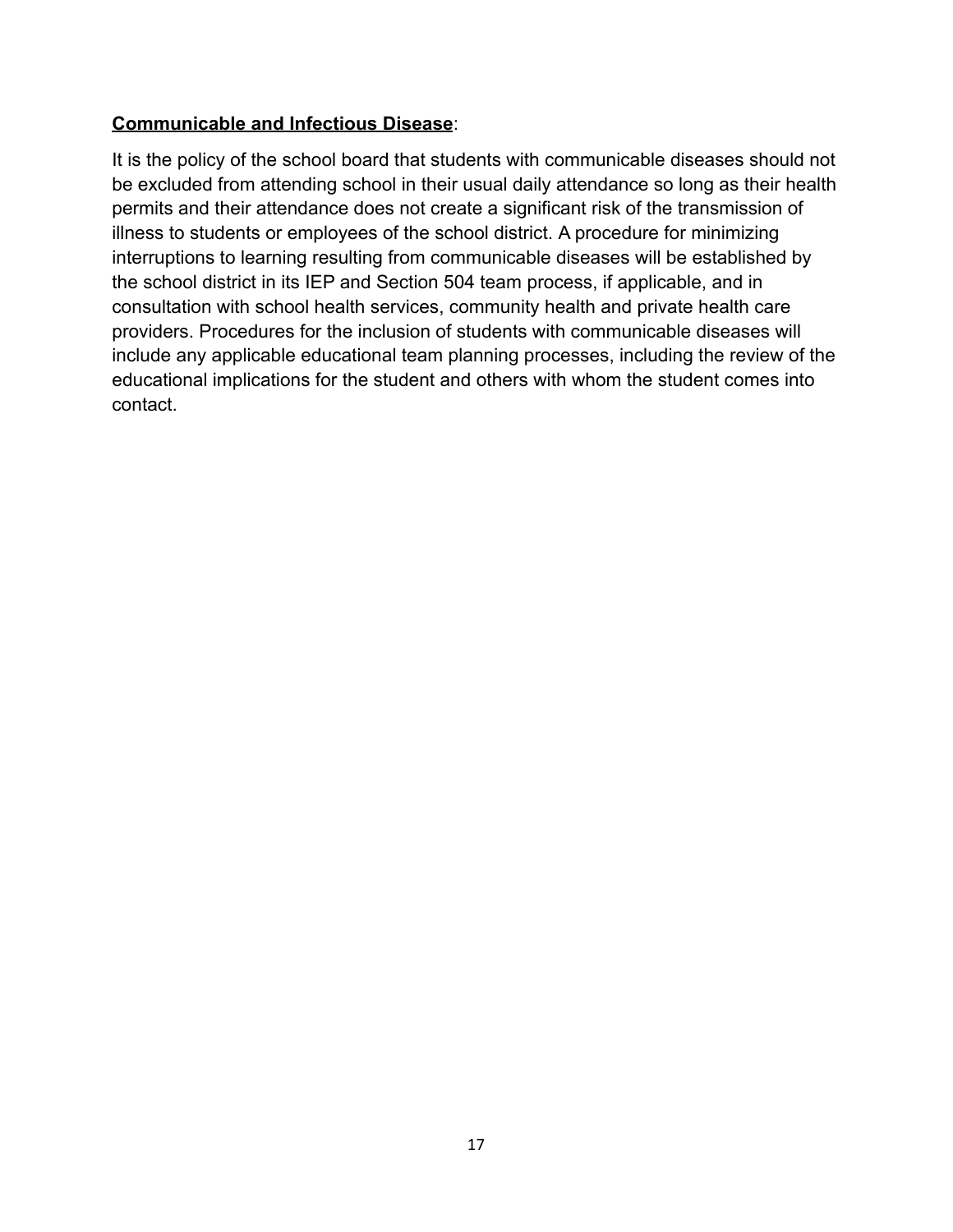#### **Student Parking Policy**

Permits can be used only on family-owned vehicles. Students need to register all family vehicles that may be driven to school. Only one vehicle from the family is allowed in the parking lot at one time.

Students who are here for part of the day must obtain a parking permit and follow the same rules as regular students.

Application for a parking permit must be completed before a permit is issued.

Parking permits must be displayed as intended.

Lock your vehicle and do not display valuables. The school district is not responsible for damage to your vehicle or loss of its contents.

Any car in the parking lot with a counterfeit, stolen, or borrowed permit will be subject to discipline which may include towing the car and forfeiture of parking permit.

Student parking is allowed only in the large lot in front of the high school building in designated rows. All other lots, and the first 5 rows of the front lot, are reserved for staff and visitor parking during the school day.

Cars should never be parked in the fire lane bordered in yellow by order of the Fire Marshall. Cars parked in improper areas or parked in a manner that impedes traffic lanes will be ticketed and/or towed immediately. Cars are to be parked in one marked spot only!

Vehicles should never be parked or driven on the grass.

#### **Vehicles parked improperly will be towed at the owner's expense**.

Students are not allowed to go to their car or to be in the parking lot between 9 a.m. and 3:30 p.m. unless they obtain a pass from the principal's office.

The permit fee is \$80.00. Permits will be sold on a first come first serve basis. All initial parking permits will be issued by the safety specialists at WSHS. Permits purchased after the start of semester two will be charged \$35.

#### **Violation of the parking policy will result in**:

**First Offense:** Sticker on the windshield and Instant Alert to the parent

**Second Offense:** Sticker on the windshield and a meeting with an administrator

**Third Offense**: Vehicle will be towed at the owner's expense WSHS administration reserves the right to revoke permits for violation of the parking policy.

**Notice to Search Vehicles -** All vehicles entering the WSHS parking lot are subject to search upon any reasonable suspicion that the vehicle, including, but not limited to,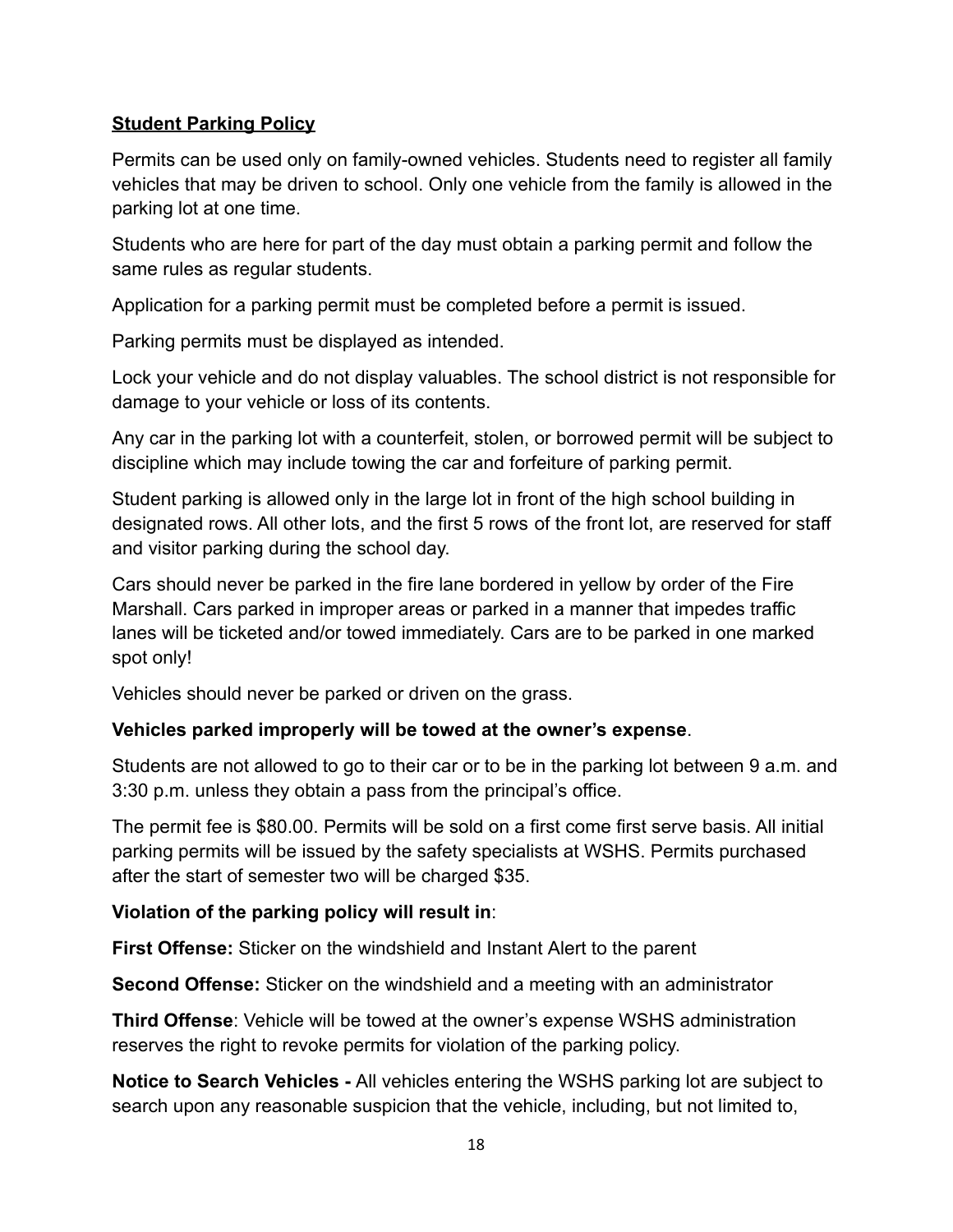trailers and all locked compartments, may contain dangerous or illegal items or substances. Searches will be conducted by school employees or by law enforcement officers acting at the request of the district.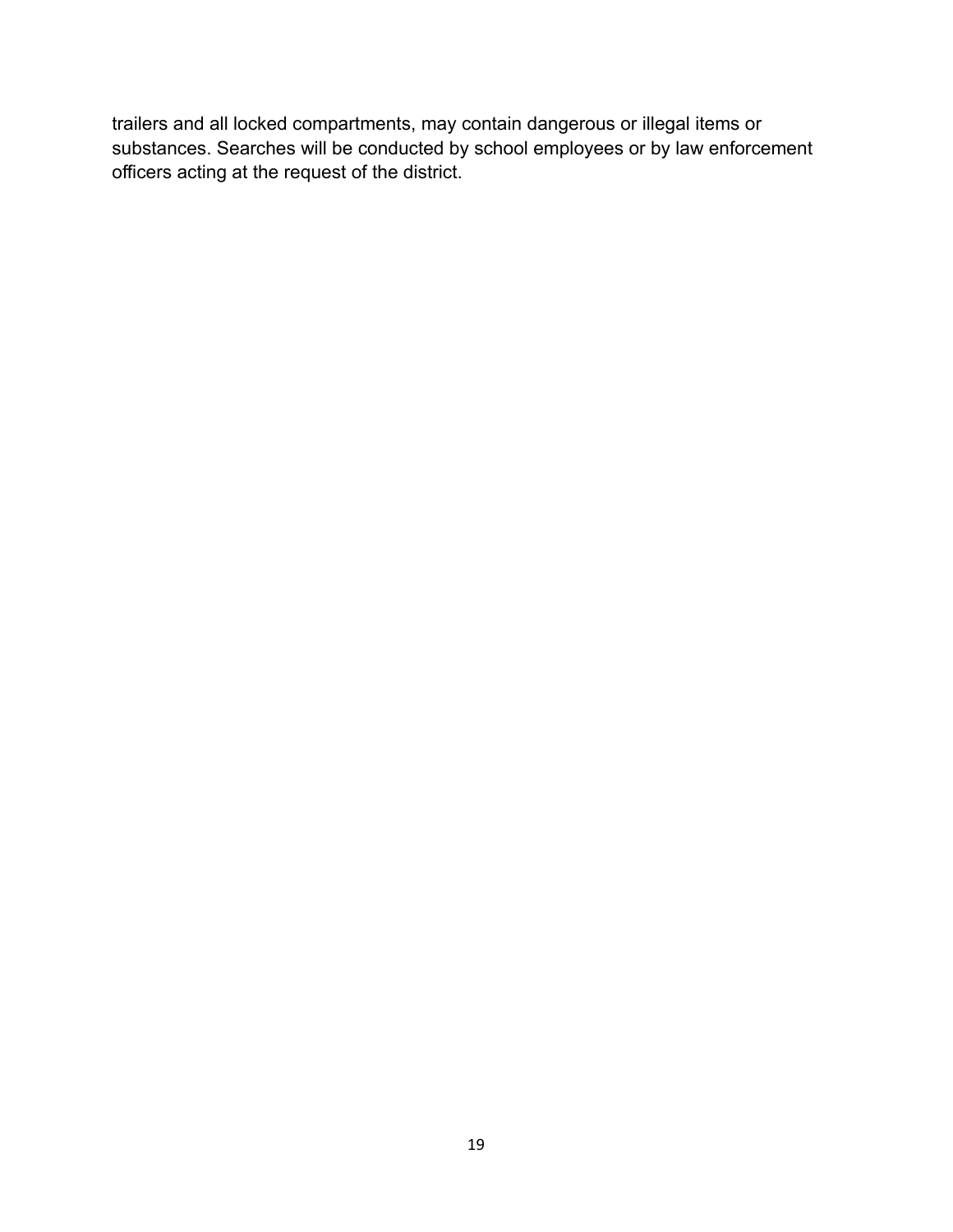#### **Code of Character, Conduct, and Support**

Maintaining a safe, welcoming, and positive school environment where all students are a priority is a priority to us at Winona Senior High School. WSHS is committed to administering student discipline in a manner that ensures fair, consistent, and equitable treatment of all students. When a discipline referral is made to the office it will be treated with care, positivity, equity, and with the emphasis on learning through behavior.

WAPS school board policy 506, has information regarding student discipline. This policy outlines the student rights and responsibilities, code of student conduct, disciplinary action options, and other details regarding the policy. This student handbook outlines how Winona Senior High School directly enforces the school board policy 506.

Students must follow the policy 506, Student Discipline, before, during, and after the school day. They must also follow the policy at bus stops, on transportation, on school grounds, during field trips, and any other school-related activities. WAPS can respond with disciplinary action of any violation of policy 506 when there is a direct and/or continuation of misconduct affecting students or the school day.

Students and families should also note that the Minnesota State High School League (MSHSL) has behavioral expectations that apply to students who participate in MSHSL sanctioned activities.

#### **Student Discipline/Behavior Response Plan:**

Our goal is to be proactive and positive with our students to teach and prevent offenses from occurring. Our approach aims to help students learn appropriate behavior for appropriate situations. We understand that we need to teach appropriate behavior just as much as we teach academics. There may be times where consequences, interventions and other responses may be needed and assigned. In many cases, the use of primary responses and/or the use of school-based interventions may be most suitable. In other cases, a student's misconduct and violation of expectations may be appropriately addressed by a district disciplinary response along with interventions and student support. **School Board Policy 506**

Winona Senior High School disciplinary offenses fall into either level 1 or level 2 category. Definitions for level 1 and level 2 responses are included. *Administrators may find it necessary to use intervention or discipline options and procedures at any level not covered specifically in these regulations.*

#### **Student Responsibilities (Directly from School Board Policy 506)**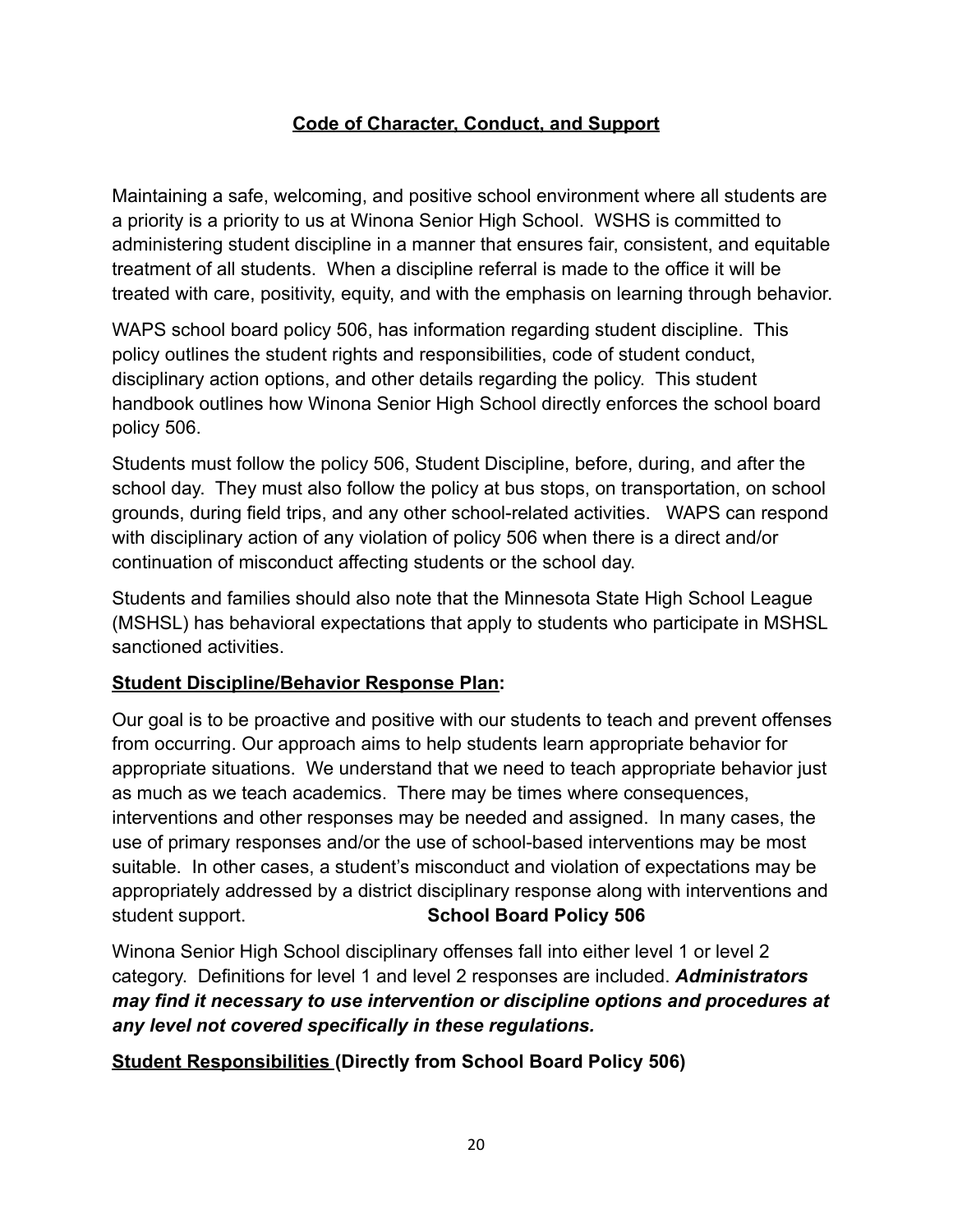All students have the responsibility:

- A. For their behavior and for knowing and obeying all school rules, regulations, policies and procedures;
- B. To attend school daily, except when excused, and to be on time to all classes and other school functions;
- C. To pursue and attempt to complete the courses of study prescribed by the state and local school authorities;
- D. To make necessary arrangements for making up work when absent from school;
- E. To assist the school staff in maintaining a safe school for all students;
- F. To be aware of all school rules, regulations, policies and procedures, including those in this policy, and to conduct themselves in accord with them;
- G. To assume that until a rule or policy is waived, altered or repealed, it is in full force and effect;
- H. To be aware of and comply with federal, state and local laws;
- I. To volunteer information in disciplinary cases should they have any knowledge relating to such cases and to cooperate with school staff as appropriate;
- J. To respect and maintain the school's property and the property of others;
- K. To dress and groom in a manner which meets standards of safety and health and common standards of decency and which is consistent with applicable school district policy;
- L. To avoid inaccuracies in student newspapers or publications and refrain from indecent or obscene language;
- M. To conduct themselves in an appropriate physical or verbal manner; and
- N. To recognize and respect the rights of others.

#### **Level 1 Violations**

Level 1 offenses are considered classroom managed offenses. These offenses are managed by the classroom teacher. With a level 1 violation it is expected that the teacher/staff respond by re-teaching classroom expectations and having an individual conference with the student. If support is needed an administrator will be available.

| <b>Level 1 Violation/Offenses</b>   | <b>Responses to Violations</b>    |
|-------------------------------------|-----------------------------------|
| 1. Dress Code Violation             | • Reteach the classroom           |
| 2. Tardiness                        | expectations                      |
| 3. Leaving class without permission | • Student/Teacher conference      |
| 4. Inappropriate Use of Technology  | • Student conference with         |
| 5. Misuse of property               | administrator and/or Special      |
| Inappropriate Language<br>6.        | <b>Education Team</b>             |
| <b>Dishonesty</b>                   | • Parent/Guardian conference      |
| 8. Failure to follow Instructions   | <b>Restorative Justice Circle</b> |
|                                     | Loss of privileges                |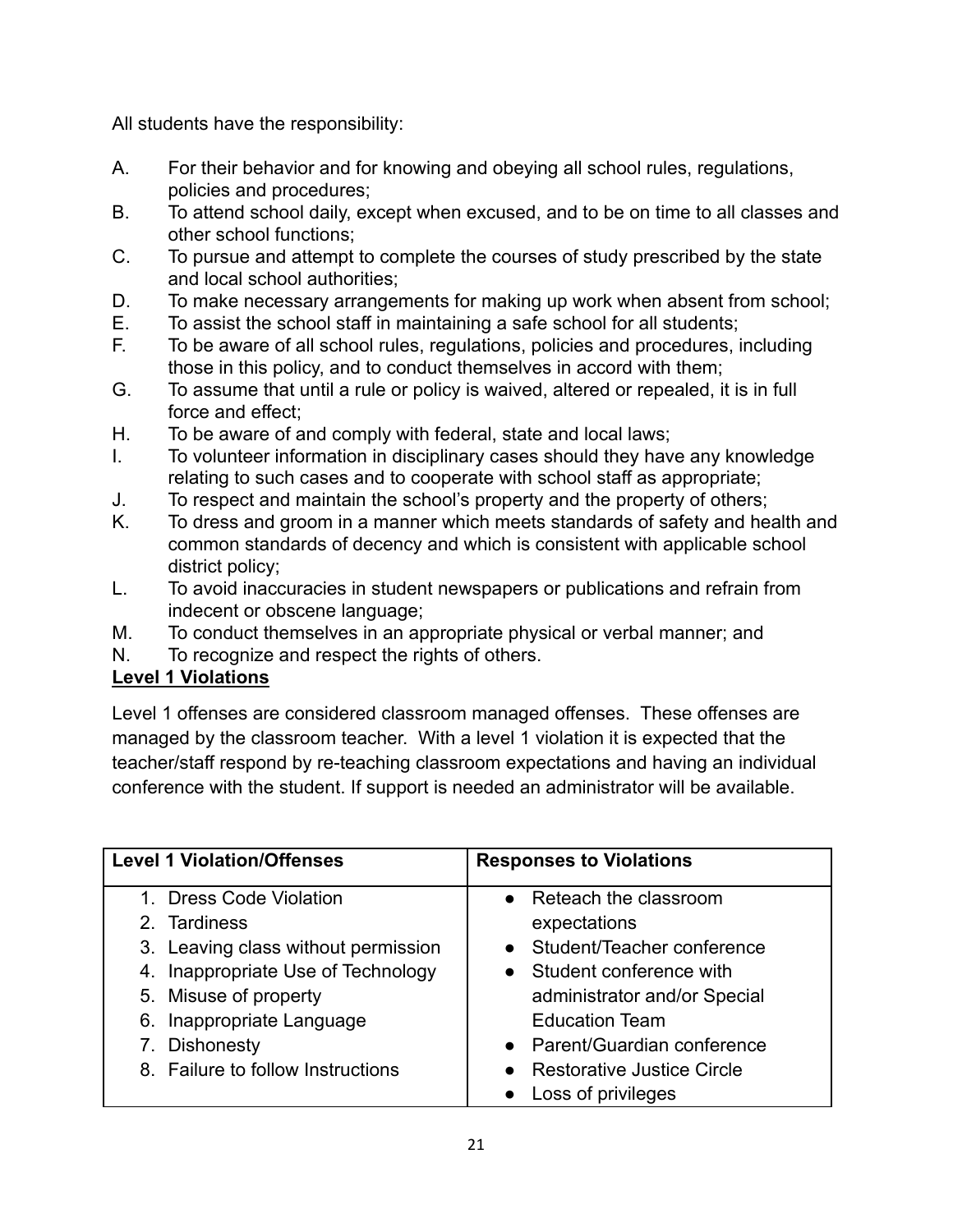| 9. Academic dishonesty, plagiarism,<br>& cheating.<br>10. Inappropriate physical contact with<br>others | Restitution<br>Apology<br>• Behavior Contract<br>Take a break<br>Fix-it plans<br>• Conflict Mediation |
|---------------------------------------------------------------------------------------------------------|-------------------------------------------------------------------------------------------------------|
|                                                                                                         |                                                                                                       |

#### **Level 2 Violations**

Level 2 violations are considered administration managed and will receive an administrative response and a phone call home. A level 2 could be a repeated level 1 behavior that has not found resolution of a level 2 offense listed below.

| <b>Level 2 Violations/Offenses</b> | <b>Responses to Violations</b>                     |
|------------------------------------|----------------------------------------------------|
| $1_{-}$<br><b>Bullying</b>         | • Reteach the classroom expectations               |
| 2. Hazing                          | Student/Teacher conference                         |
| 3. Possession, distribution, or    | Student conference with administrator<br>$\bullet$ |
| use of alcohol, tobacco, drugs     | and/or Special Education Team                      |
| or paraphernalia.                  | Parent/Guardian conference<br>$\bullet$            |
| 4. Fighting                        | <b>Restorative Justice Circle</b>                  |
| 5. Trespassing                     | Loss of privileges<br>$\bullet$                    |
| 6. Assault                         | Restitution                                        |
| 7. Harassment                      | Detention                                          |
| 8. Theft                           | In School Suspension<br>$\bullet$                  |
| 9. Threats of Violence             | Out of School Suspension<br>$\bullet$              |
| 10. Gang Activity                  |                                                    |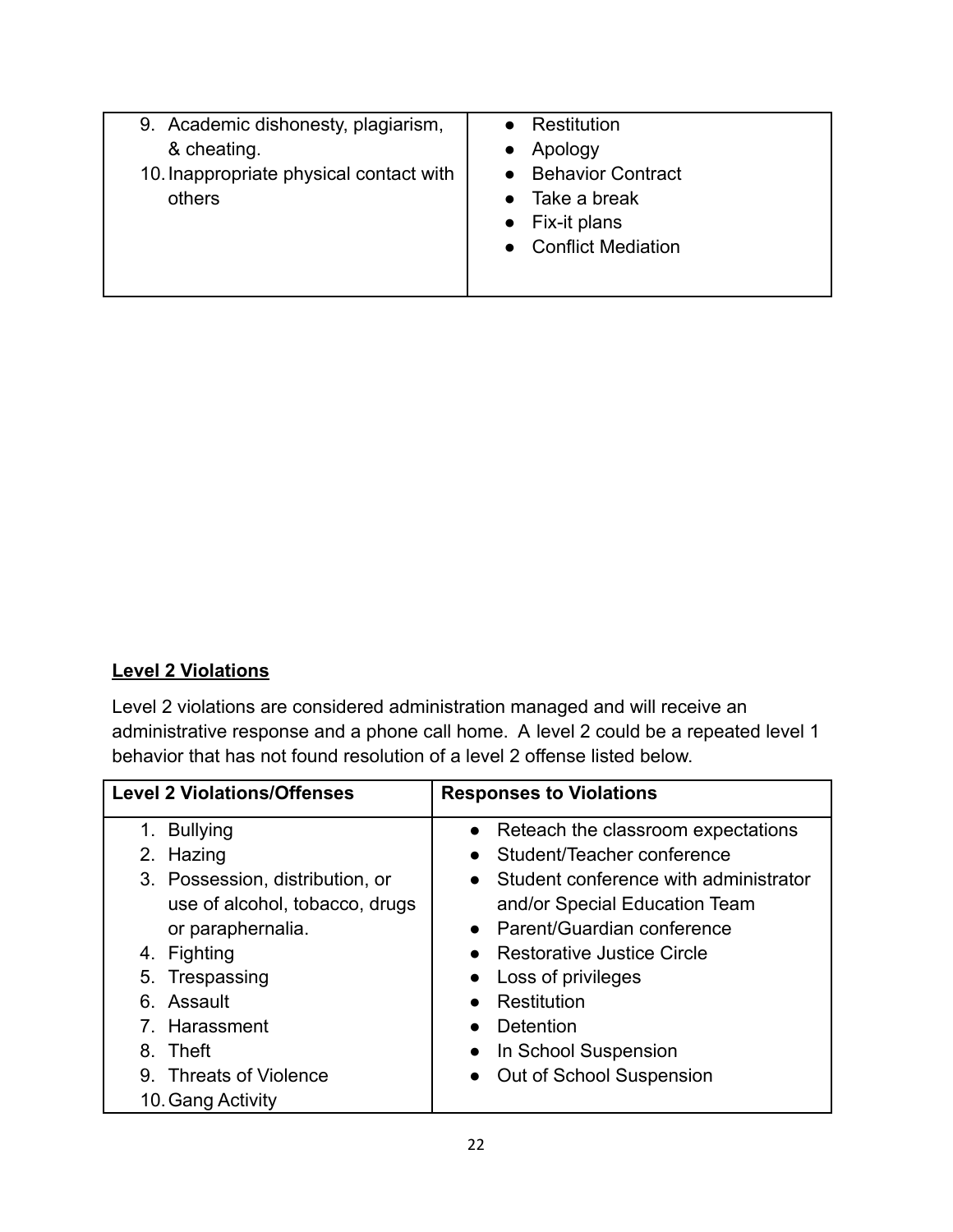| 11. Possession of Weapon,           | Bus suspension-Denial of Bus<br>$\bullet$  |
|-------------------------------------|--------------------------------------------|
| explosives, incendiary              | Privileges may be made by the              |
| devices, or any type of             | building administrator or Director of      |
| combustible substance.              | Transportation. Decision is not            |
| 12. Substantial interruption to the | appealable.                                |
| learning environment                | Referral to law enforcement                |
| 13. Vandalism                       | Administrator will determine the           |
| 14. Arson                           | consequence based on the<br>circumstances. |
| 15. Disorderly conduct              |                                            |
| 16. Abusive Language                |                                            |
| 17. Illegal Conduct                 |                                            |
| 18. Sexual Activity                 |                                            |
|                                     |                                            |

**Parent/Guardian email or phone is required for all level 2 violations.**

#### **Level 1 Violation/Offenses Definitions**

- 1. **Dress Code Violation**: **School Board Policy 504**: The purpose of this policy is to enhance the education of students by establishing expectations of dress and appearance that maintain a safe and healthy learning environment, support students in developing their own positive self-image, and treat all students equitably regardless of gender/gender identification, sexual orientation, race, ethnicity, religion, body type/size, and personal style.
	- a. ALLOWABLE DRESS AND APPEARANCE
		- i. Clothing appropriate for the weather. Students must wear opaque (non-see-through) clothing including both a shirt or equivalent top, a skirt, pants, shorts, or equivalent bottom, and/or a dress. A student's clothing must cover the front, back and sides including the student's private parts and abdomen. Student's must also wear appropriate footwear, as defined by paragraph III. E.
		- ii. Clothing that does not create a health or safety hazard. Clothing must cover undergarments. Waistbands of undergarments and bra straps are excluded.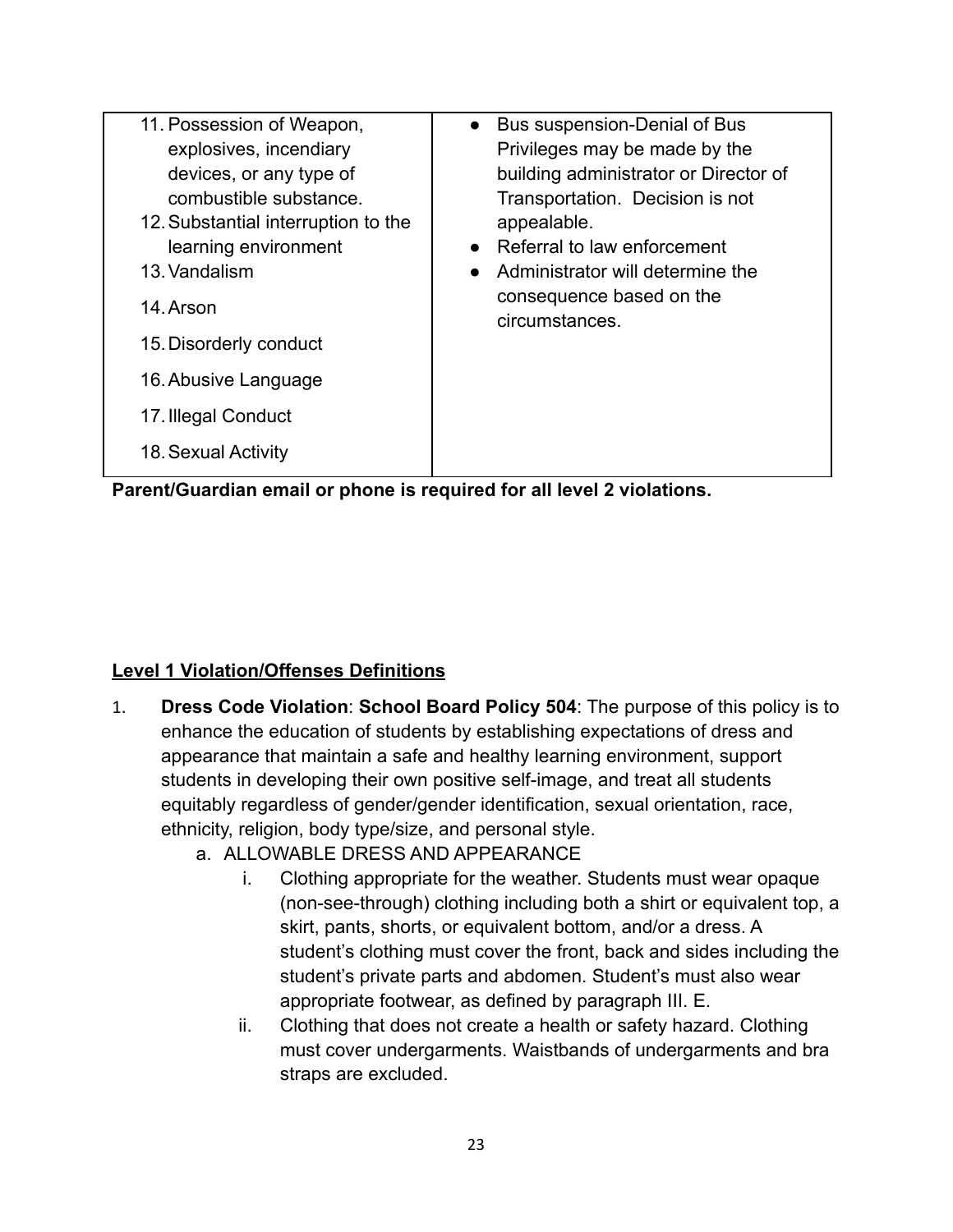- iii. Clothing appropriate for the activity (i.e., physical education or the classroom). Hats and other headwear, except as a religious observance, must allow the face to be visible and must not interfere with the line of sight to any student or staff, including while the student wearing the hat is seated.
- iv. Hoodies must allow the face and ears to be visible from the front and sides and must not interfere with the line of sight to any student or staff including while the student wearing the hoodie is seated.
- v. Clothing, including footwear, must be weather-appropriate and suitable for all scheduled classroom activities including physical education, science labs, wood shop, sports uniforms, and other activities where unique hazards exist, such as safety gear.
- b. Procedures if dress code needs to be addressed.
	- i. When, in the judgment of the administration, a student's appearance, grooming, or mode of dress interferes with or disrupts the educational process or school activities, or poses a threat to the health or safety of the student or others, the student will first be directed to make modifications, then may or will be sent home for the day or may receive other disciplinary consequences, as appropriate.
	- ii. **Backpack Policy:** Backpacks are allowed to be carried throughout the school day if a student chooses. Lockers are provided and encouraged to be used for storage, but a student may use their backpack to carry school supplies throughout the building.

2—**Tardiness:** Failure to be in the place of instruction at the assigned time without a valid excuse.

3—**Leaving Class without Permission:** Students are expected to be in class until they are excused by the teacher, but no earlier than the bell. If a student leaves class before the end of a class period without permission, the student is engaging in behavior that is a level 1 offense.

4—**Inappropriate use of Technology**: Students are expected to use technology, personal devices/technology or technology/devices provided by the school in a manner that is educational and/or meets the expectations of WAPS. Students must follow individual teacher classroom expectations regarding cell phones and ear bud use. If not posted, the general rule is cell phones and earbuds are out of sight and not used during class periods. More detail to this is defined in School Board Policy 524, 524A, 524B.

5—**Misuse of Property**: Students are expected to be respectful to all school property. Misuse of the property may include: using it without permission, abusing it that may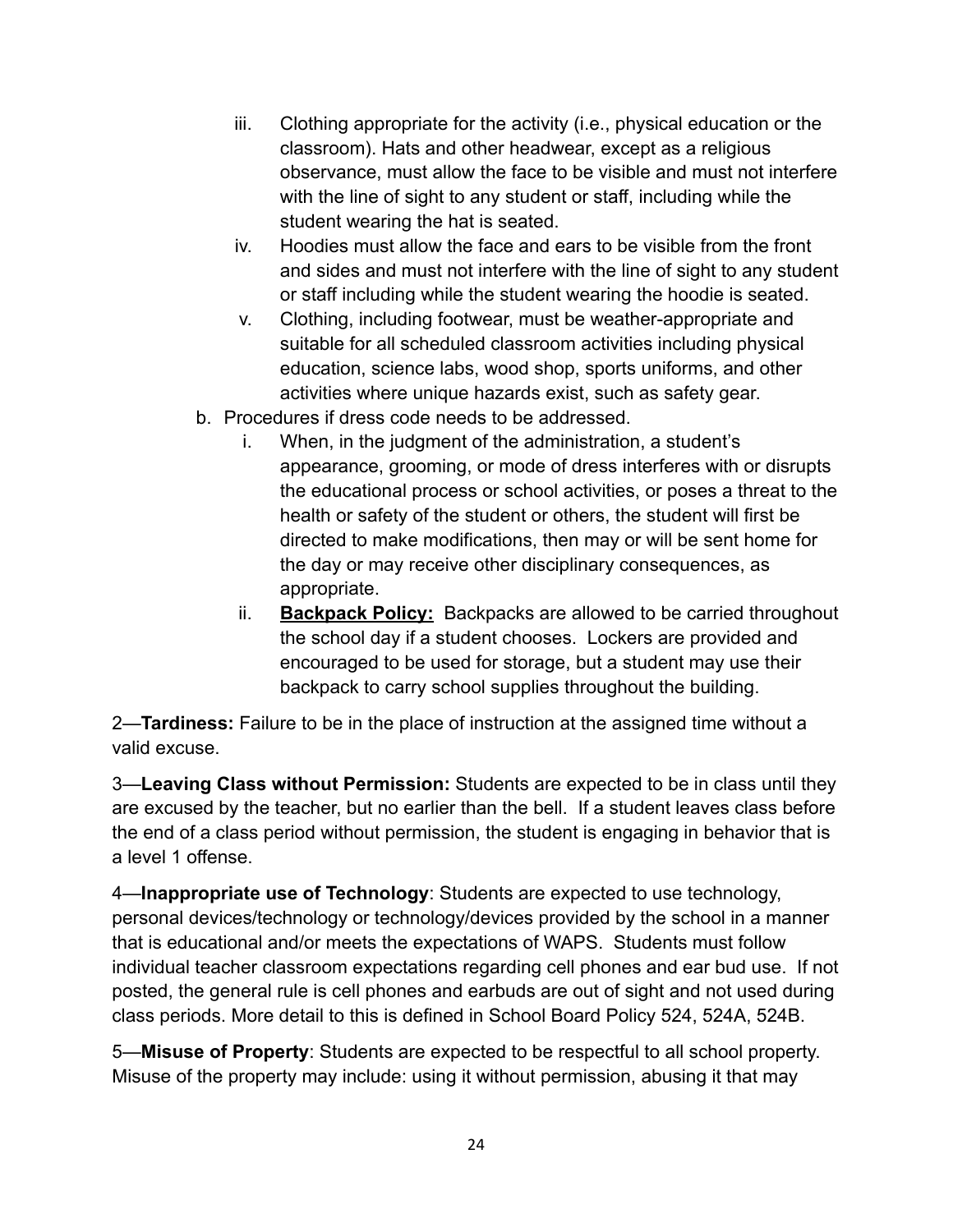include breaking it, using it in a manner other than the way it was designed, and/or possibly intentionally damaging the property.

6—**Inappropriate Language**: The use of language that is otherwise expected to be used in an educational setting that is not directed at another person. It is considered a level 1 offense if it involves profanity, swearing, sexual connotations, teasing, name-calling, or any other statements inappropriate to a school setting.

7—**Dishonesty:** Students are expected to tell the truth. A student is dishonest when the student does not tell the truth or provides information that is misleading**.**

8—**Failure to follow directions:** Not following the oral and/or written classroom or school wide expectations established by the staff.

9—**Academic Dishonesty, plagiarism, and cheating:** Any type of cheating that occurs in relation to a formal academic exercise. Students are expected to do their own work and to provide citations and attributions when their work references materials created by others.

10—**Inappropriate Physical Contact with Others**: Students are expected to keep their hands to themselves throughout the school day. Intentionally touching, pushing, or any unwanted touch that is not described in a level 2 offense will be considered level 1.

#### **Level 2 Offenses**

Level 2 offenses are offenses that are managed by either the Assistant Principal or the Principal. These offenses are such in nature that the administrator will respond with an investigation and consequences assigned by the administrator. Repeated or persistent violation of level 1 behaviors can result in a referral to the office and a consequence assigned by either the Assistant Principal or Principal.

For level 2 infractions, a range of interventions may be applied before considering out of school suspension (Administrator's discretion based on circumstances). Disciplinary responses may range from a warning to a short term suspension. The disciplinary response applied in any case will depend on the result of an investigation. Students with chronic level II infractions may be subject to level III interventions.

#### **Level 2 - Intervention Codes and Definitions of Inappropriate Behaviors**

**1—Bullying Prohibition Policy 514:** Bullying means intimidating, threatening, abusive, or harming conduct that is objectionably offensive. An act of bullying, by either an individual student or a group of students, is expressly prohibited on school district property or at all school-related functions. This policy applies not only to students who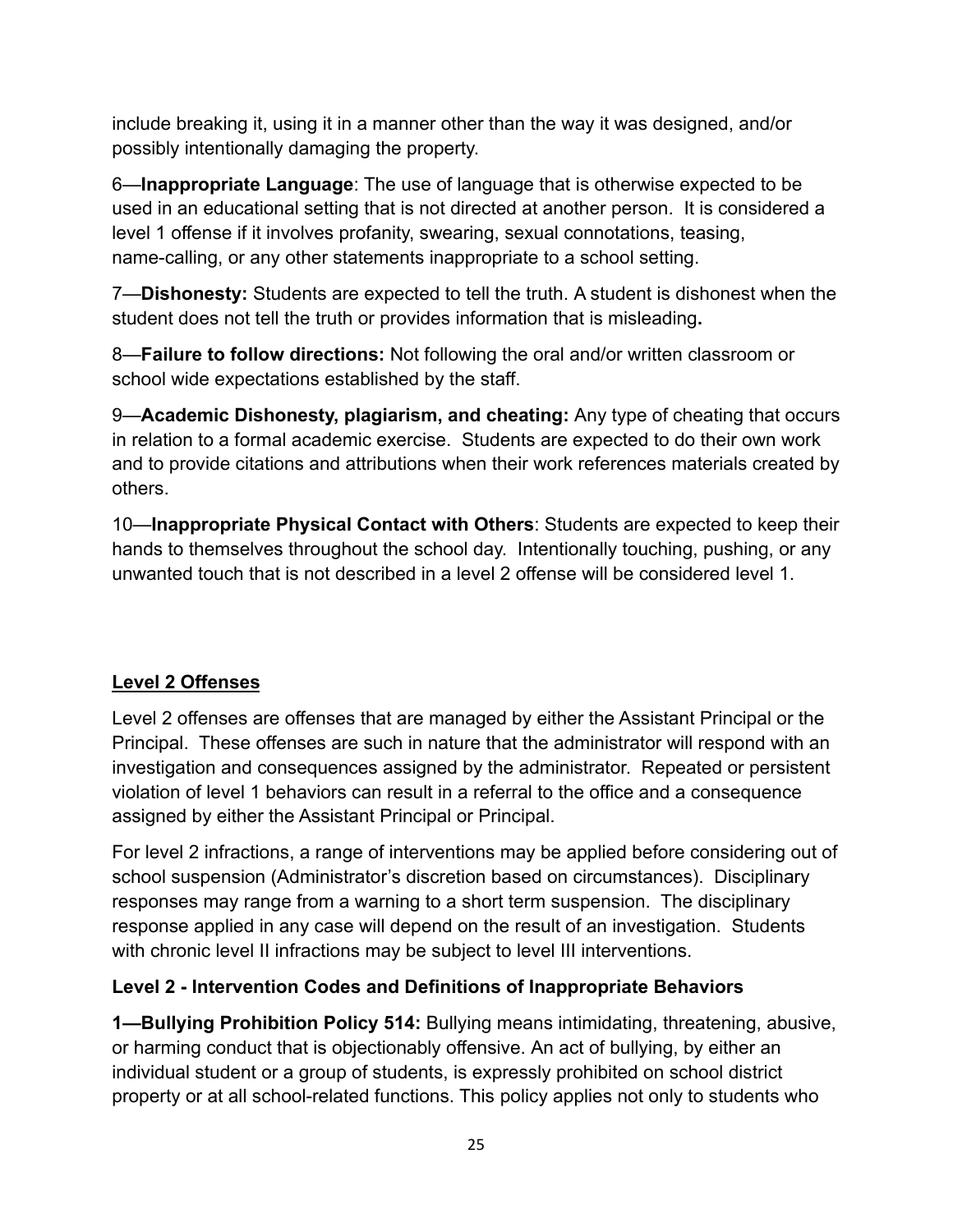directly engage in an act of bullying but also to students who, by their indirect behavior, condone or support another student's act of bullying. This policy also applies to any student whose conduct at any time or in any place constitutes bullying that interferes with or obstructs the mission or operations of the school district or the safety or welfare of the student, other students, or employees.

Cyberbullying means bullying using technology or other electronic communication, including, but not limited to, teasing, intimidating, defaming, threatening, or terrorizing another student, teacher, administrator, volunteer, contractor, or other employee of the school district by sending or posting e-mail messages, instant messages, text messages, digital pictures or images, or website postings, including blogs, also may constitute an act of bullying regardless of whether such acts are committed on or off school district property and/or with or without the use of school district resources.

The school district will discipline or take appropriate action against any student, teacher, administrator, volunteer, or other employee of the school district who commits an act of retaliation or reprisal against a person who asserts, alleges, or makes a good faith report of alleged bullying or prohibited conduct.

**2—Hazing**: Hazing activities of any type are inconsistent with the educational goals of the school district and are prohibited at all times. No student shall plan, direct, encourage, aid, or engage in hazing. This policy applies to behavior that occurs on or off school property and during and after school hours. A person who engages in an act that violates school policy or law in order to be initiated into or affiliated with a student organization will be subject to discipline for the act. **School Board Policy 526**

**3-Possession, distribution, or use of alcohol, tobacco, drugs or paraphernalia**: Students may not possess, distribute, and/or use alcohol, drugs, and/or tobacco or paraphernalia on school grounds at any time. This applies to any school function, event, bus, van, or bus stops.

**Tobacco Free Environment Policy 419:** School district students and staff have the right to learn and work in an environment that is tobacco free. School policy is violated by any individual's use of tobacco or tobacco-related devices in a public school, on school grounds, in any school owned vehicles, or at any school events or activities. Students may not possess any type of tobacco or tobacco-related devices in a public school, on school grounds, in any school-owned vehicles, or at any school events or activities. Students who violate this policy is subject to school district discipline.

**4—Fighting:** Mutual combat in which participants intentionally inflict bodily injury to another person. This is prohibited. All participants in a fight will be disciplined according to their degree of involvement regardless of who is the instigator. Refer to **School Board Policy 525** for other details.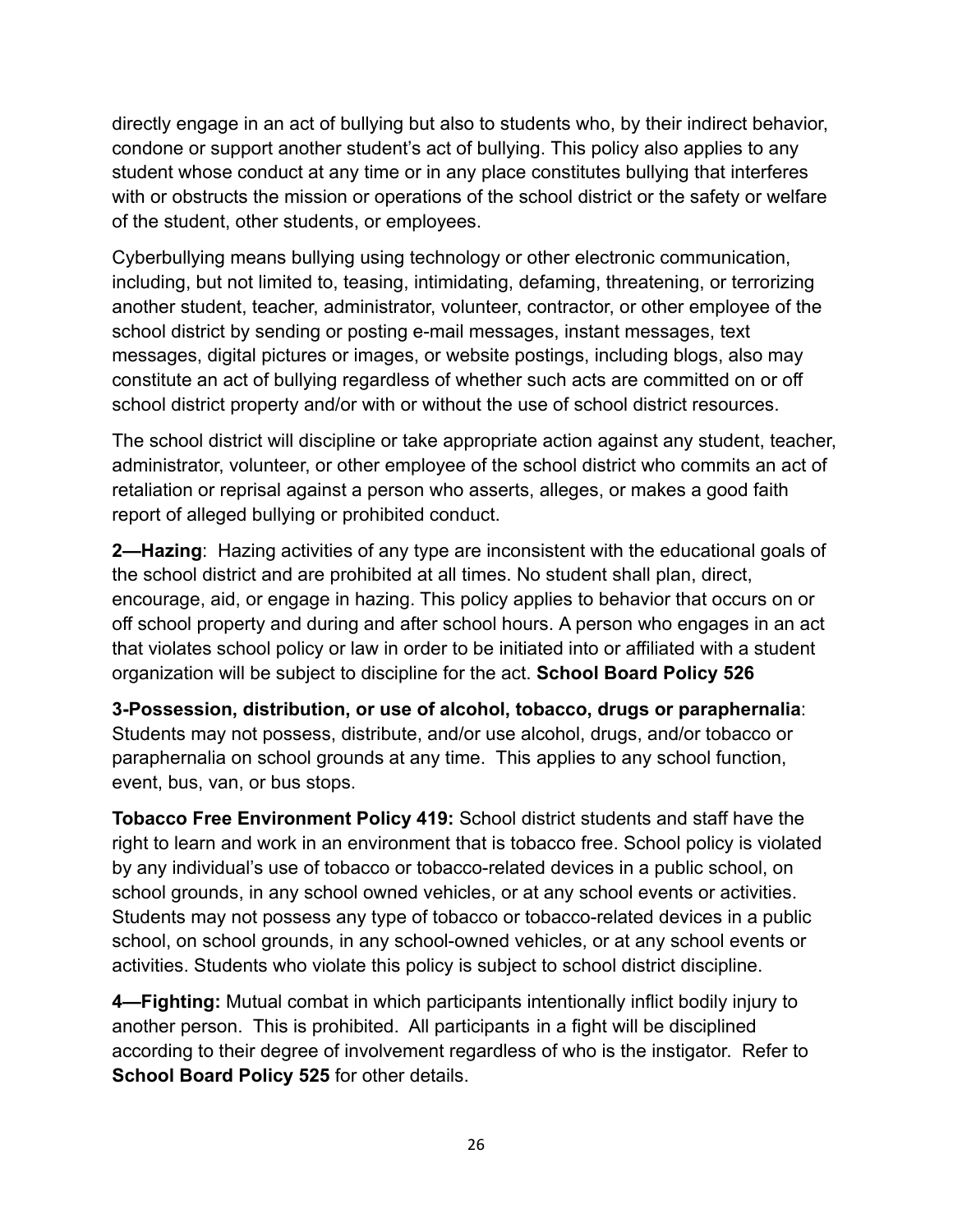**5—Trespassing:** Students must stay in designated areas of the school or school grounds to which they have been assigned and directed. Students must have permission from the building principal or be escorted to be in the building.

**6—Assault:** An act initiated by one or more persons that purposely or recklessly creates apprehension of imminent physical injury to another person such as threatening or menacing gestures.

7—**Harassment**: Harassment is behavior that consists of physical or verbal conduct, including, but not limited to, electronic communications, relating to an individual's or group of individuals' race, color, creed,religion, national origin, sex, gender, age, marital status, familial status, status with regard to public assistance, sexual orientation, or disability.

8—**Theft**: Theft is the taking of another person's property with the intent to deprive the owner of the property.

9—**Threats of Violence**: Threats of violence are either direct or indirect threats to commit an act of violence for the purpose of causing serious inconvenience or disruption in the school environment or to cause the evacuation of a school building, event, or vehicle.

10—**Gang Activity**: Gangs are groups of persons that act together for the purpose of engaging in antisocial or criminal behavior. This may include, but is not limited to: clothing, jewelry, colors, signs, symbols, words, recruiting, and acting under the direction of someone else.

11—**Possession of Weapon, explosives, incendiary devices, or any type of combustible substance**: Students are also prohibited from possessing, using, or distributing any kind of incendiary device, regardless of whether the device meets the definition of a weapon. Incendiary devices include any object, device, instrument, or substance designed to start a fire or to emit smoke, sparks, or fire, including, but not limited to, gasoline and other accelerants, matches, butane lighters, fireworks, firecrackers, smoke bombs, and bombs. Students must not possess, use, or distribute items that are intended to look like an incendiary device.

No student or nonstudent, including adults and visitors, shall possess, use or distribute a weapon when in a school location except as provided in this policy. The school district will act to enforce this policy and to discipline or take appropriate action against any student, teacher, administrator, school employee, volunteer, or member of the public who violates this policy. Refer to **School Board Policy 501**

12—**Substantial disruption to the learning environment:** A substantial interruption to the learning environment occurs when a student engages in behavior that interferes with the learning environment in a school building to the degree that WAPS personnel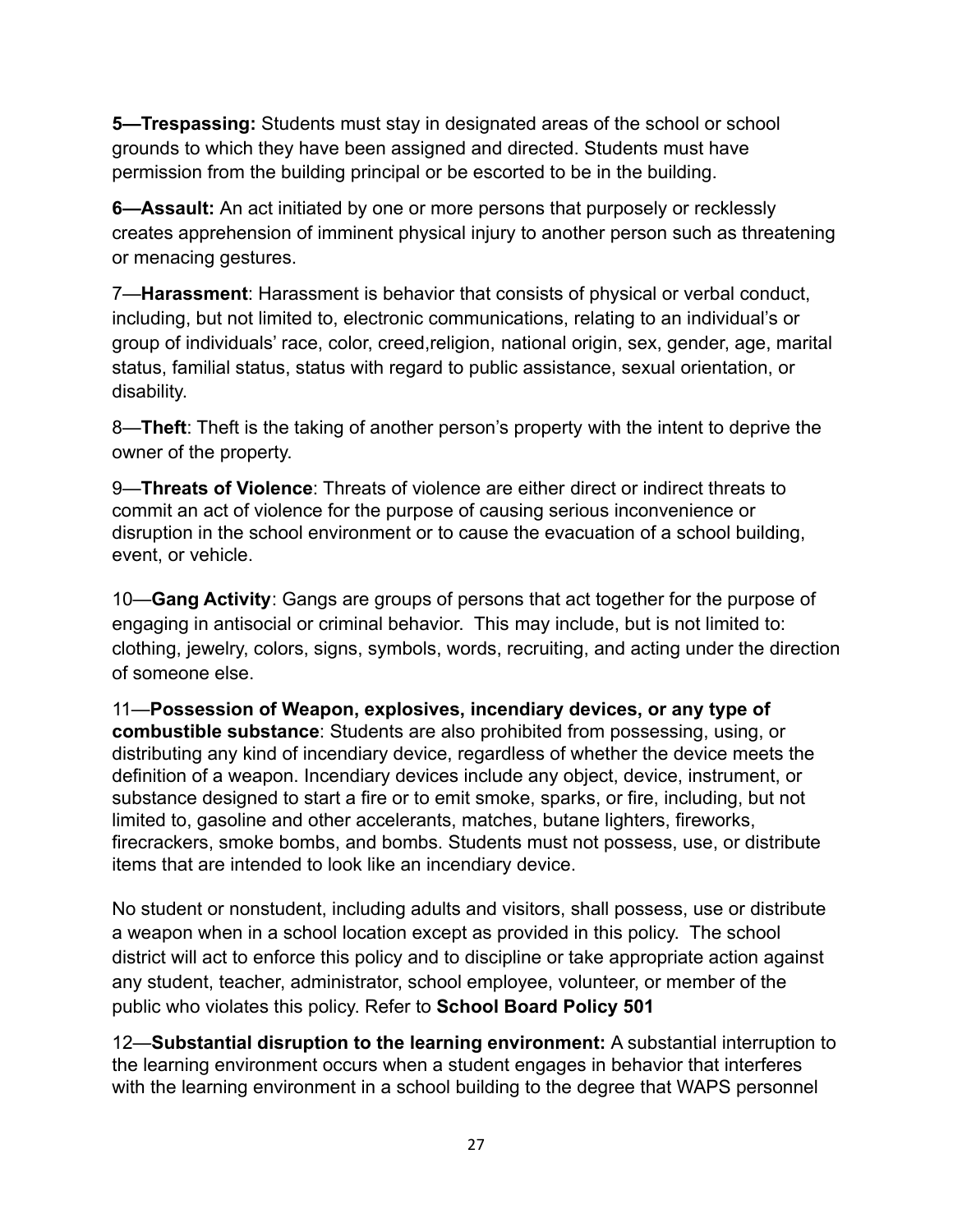are unable to deliver instruction to other students. Students do not have the right to interfere with other students' right to receive an education.

13—**Vandalism:** Property damage will be a Level II violation when it involves the intentional damage, destruction, vandalism, or breaking of another individual's property or WAPS property.

14—**Arson:** Arson is the unauthorized, intentional burning of one's property or someone else's property.

15—**Disorderly Conduct**: Behaving in a violent or seriously inappropriate manner that disrupts the educational process.

16—**Abusive Language:** Abusive language is different from inappropriate language as a level 1 in that the abusive language is directed at a specific person. This language is improper or excessive and is used to humiliate and/or undermine dignity or authority. The use of violent, abusive, or obscene language or gestures addressed to a teacher or staff person in a threatening manner which may be interpreted as a threat to the safety of the person it is directed toward. This includes but is not limited to hand gestures, written communication, electronic communication, verbal statements and threats.

17—**Illegal Conduct:** Any violation of local, state, or federal law will be considered a Level II offense.

18—**Sexual-Related Offenses:** Any act or attempt to act that is intentional sexual contact, sexual battery, rape or attempted rape, lewd molestation of a child, indecent exposure, outraging public decency. This Behavior Response Plan cannot cover every set of circumstances that may be encountered in the diverse and complex academic setting of our high school. Administrators may find it necessary to use any level of discipline options and procedures at any level not specifically covered in these regulations.

#### **Discipline and the Special Education Student**

The Pupil Fair Dismissal Act of 1974, subsequently amended, shall apply to all handicapped pupils except when the reason for dismissal is due to the handicap. If it becomes necessary to suspend a student, a team meeting must occur within five (5) days of suspension. A team meeting shall be held prior to the exclusion or expulsion of a handicapped student. The team shall consist of a minimum of an administrator (or designee), a Special Education Coordinator, a special education teacher who is providing a direct service, and/or the case manager. Other team members may be added as appropriate. The team shall: determine whether the misconduct is related to the handicapping condition review any assessments and determine the need for further assessment review the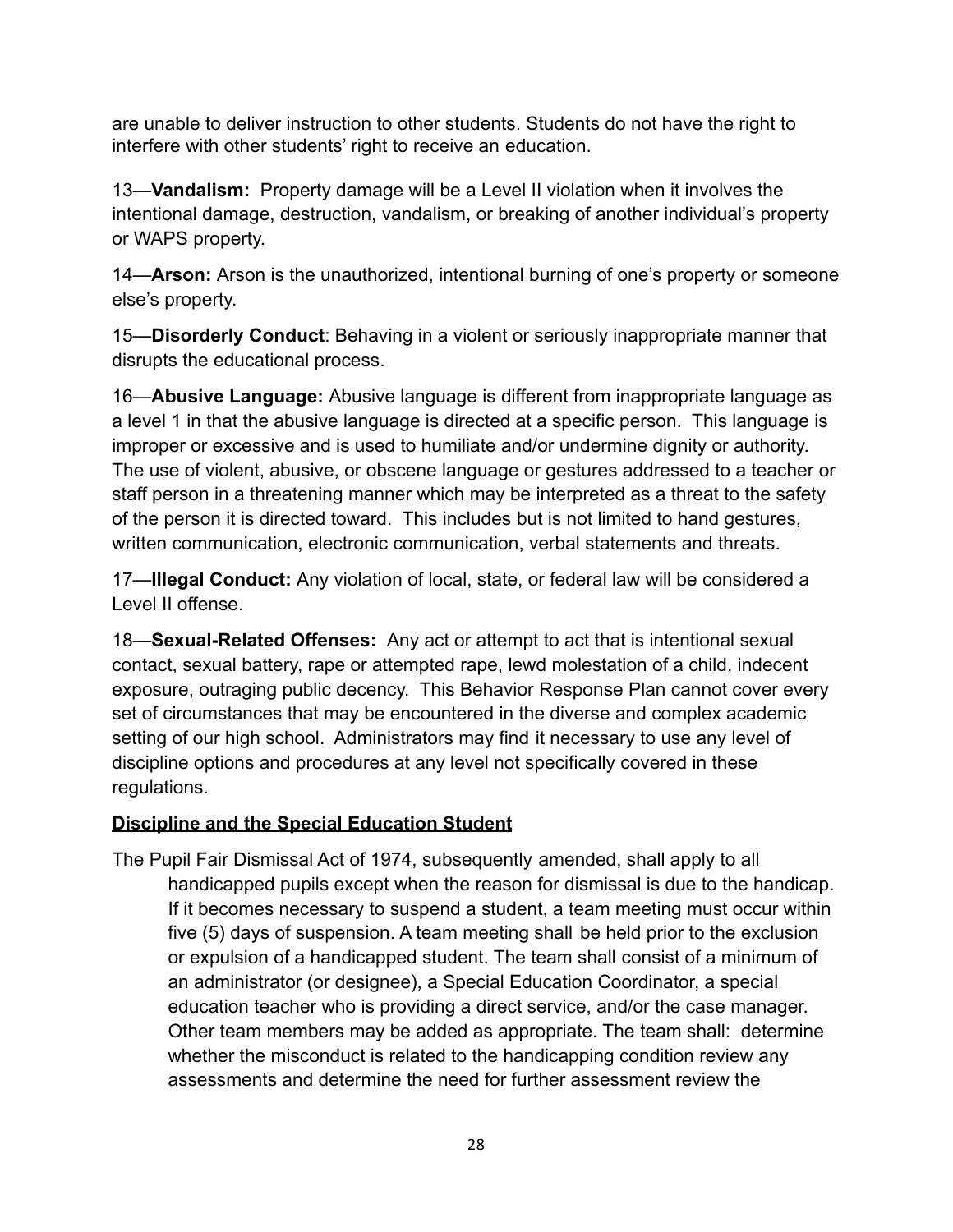Individual Educational Plan (IEP) and amend the goals and objectives to develop an alternative IEP program

A student may be placed, through a team meeting and the IEP, in a more restrictive alternative, but shall not be excluded or expelled when the misconduct is related to the student's handicapping condition.

When it is determined in a team meeting or a Pupil Fair Dismissal Act hearing that a student's misconduct is related to the handicapping condition, the assessment, IEP, and least restrictive alternative shall be reviewed according to the existing state and federal regulations.

#### **Discipline Policy (Board Policy 506) and Consequences**

The Winona Area Public School District has adopted a district-wide policy covering all aspects of student behavior. The responsibilities of school employees and parents are given as well as the rights and responsibilities of the students.

According to recent legislation, law enforcement agencies must provide notice of felony and specific misdemeanor and alcohol/drug related incidents involving a student to the respective schools. With regard to the latter incidents, recommendations are made by the assessment team to the athletic director of students violating MSHSL rules. A copy of the athletic and nonathletic policies is presented in this handbook also. Students and parents should become familiar with these policies.

#### **Detention**

Students may be placed in detention by the school administrator for failure to comply with school rules, and it is the student's responsibility to find out where detention will be held. Failure to serve detention may result in further consequences which may include out of school suspension. Detention is held on Mondays and Wednesdays from 3:40 – 4:30 p.m. and Tuesdays and Thursdays from 8 – 8:50 a.m. Students will serve 50-minute detentions in one sitting and in the assigned detention area. \*Note: Students may serve a detention with a classroom teacher ONLY if that teacher is willing to accommodate the student. Students showing up for detention after designated start time will not receive credit. Students have one week in which to make up their assigned detention(s). Detention locations will be displayed on the large screen in the concourse. It is also printed in the daily bulletin. Students are to be respectful and behave appropriately. Students are encouraged to use their time to do class work or read. Bring appropriate materials with you. Students will not eat, visit, or use cell phones or headphones if credit for detention is desired. Since detentions are an extension of the regular school day, student dress will remain the same as it is from 9:00 a.m. – 3:30 p.m. Students who choose not to follow the above rules will not be given credit for the time spent in detention and may have time added.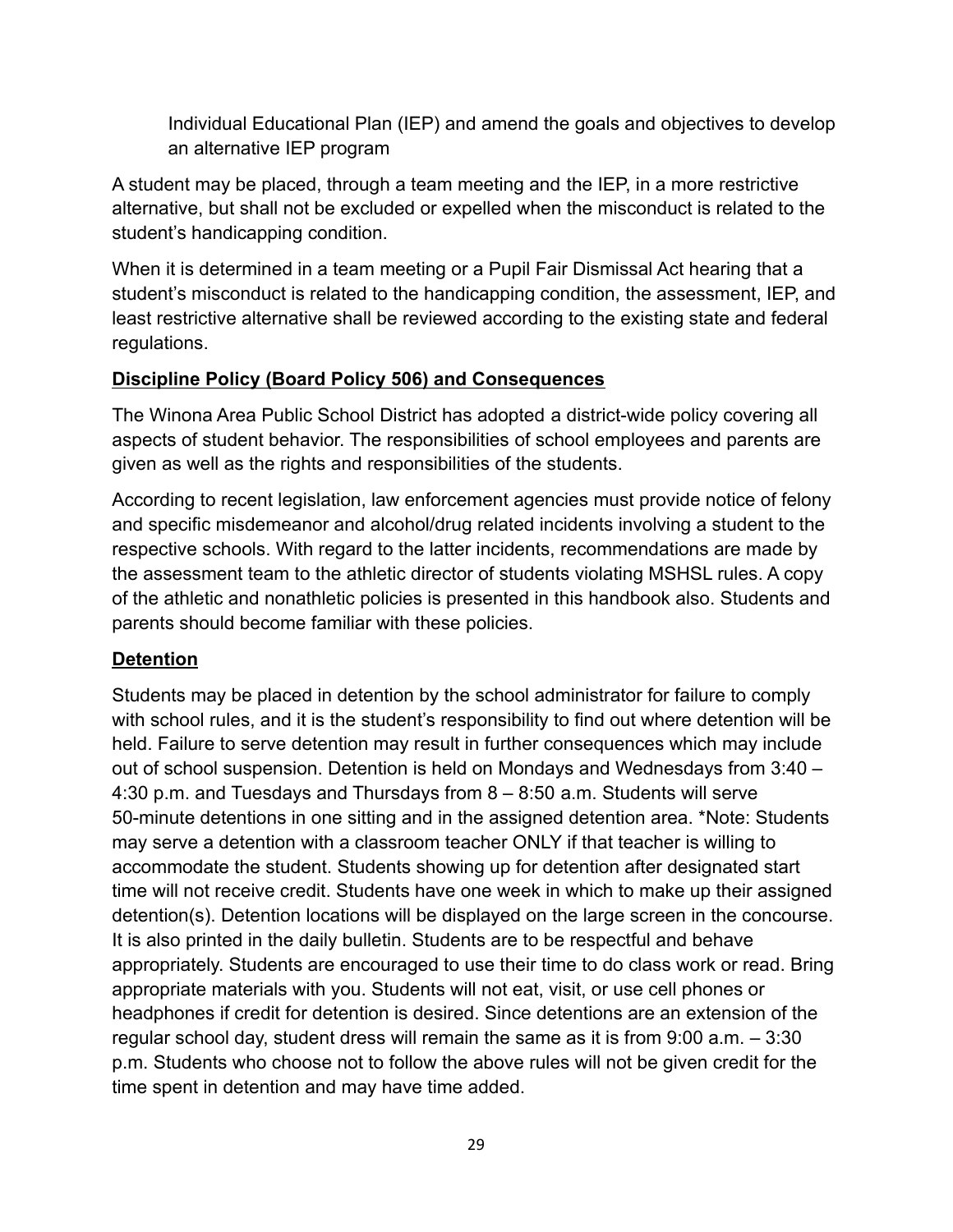#### **In-School Suspension (ISS)**

Expectations in In-School Suspension:

- 1. Do school work/assignments
- 2. No cell phone allowed
- 3. No chromebook unless directed by a teacher for academic purposes

#### **Dismissal and Out-School Suspension (OSS)**

Students dismissed or suspended from school cannot be on school grounds (including activities/events at all Winona Area Public School sites) during the period of dismissal or suspension.

Homework is made available to any student who is dismissed or suspended.

Students are expected to cooperate with all investigations regarding disciplinary incidences.

Failure to cooperate will result in consequences

- Short term suspension is defined as 10 days or less.
- Long term suspension is defined as 11 days or more.

#### **Bus Behavior Policy:**

Riding the school bus is a privilege, not a right. The school district's general student behavior rules are in effect for all students on school buses. Student riders are expected to follow rules when waiting at a school bus stop and when riding on a school bus.

#### **No Pass**

Teachers will not issue passes to students during the **first 10 minutes or the last 10 minutes** of the period. Students who are caught wandering around the building with or without a pass will receive **NO PASS Privilege** for a certain number of days; administrators will make a decision based on the conversation with that student.

#### **Lunch Expectations**

Students caught throwing food, trash or leaving food on the table will have the same consequences below.

Students are not allowed to leave the **Cafeteria/Concourse** area without permission. Leaving the cafeteria or campus without permission will have the following consequences: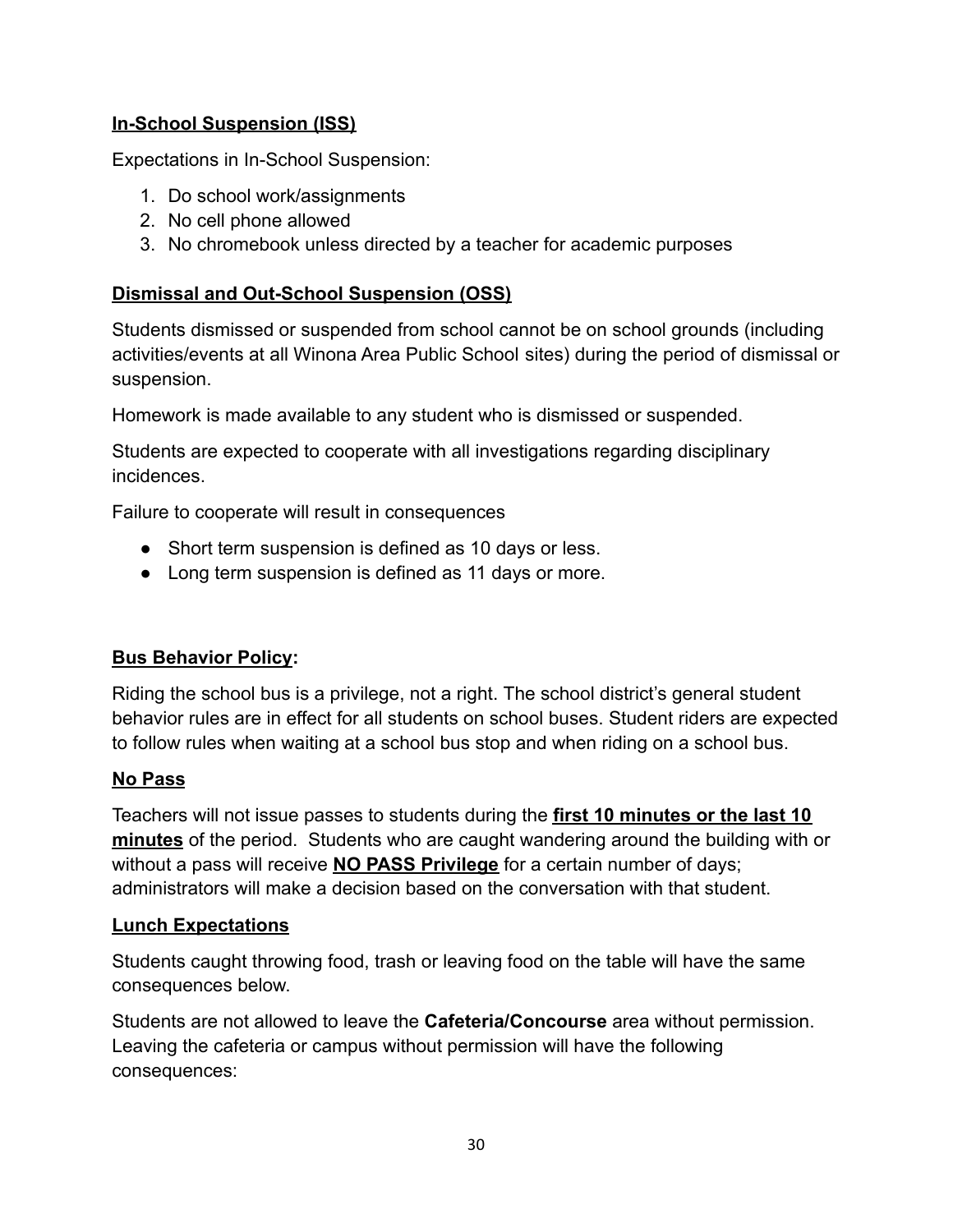#### **Identification Cards (ID)**

All students must have an ID photo on file in the WSHS office. The yearbook will publish individual and group pictures unless a student files a form with the Principal. A student must have received a credit in a class either term 1 or 2 to be included in the yearbook publication Students are expected to carry their students IDs with them during the school day and if asked, present them to the person requesting to see them. If a student enters the building after the school day begins, they may be required to show their ID to the WSHS personnel. IDs will be needed to purchase tickets and be used to gain entrance to all school dances. Student IDs will be used to check out materials from the Learning Commons.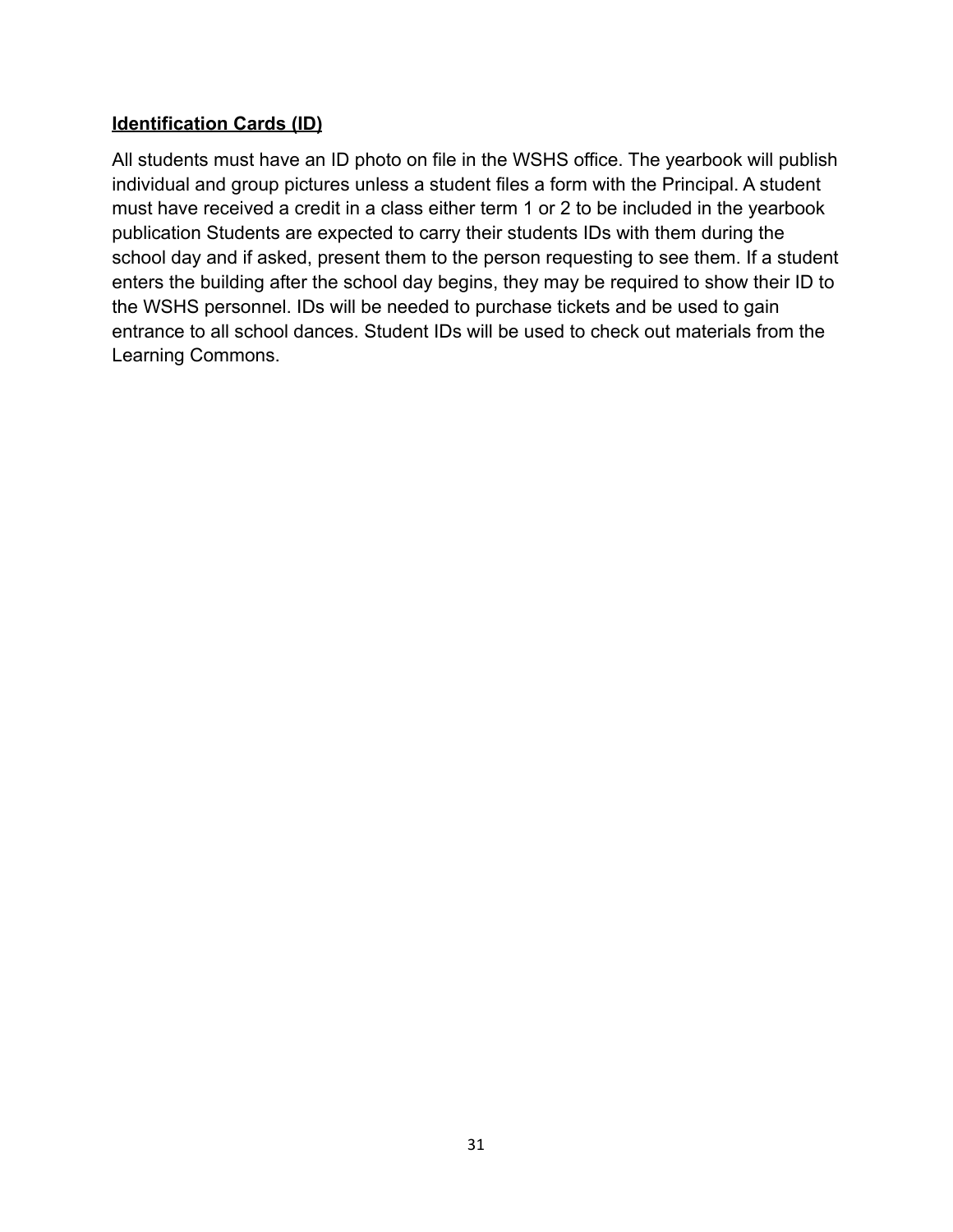#### **Dance Regulations**

School dances must end by 11:00 p.m. with the exception of Prom. Any guests attending Prom must be under the age of 20. **ONLY STUDENTS WITH Good ACADEMIC and BEHAVIORAL STANDING CAN ATTEND SCHOOL DANCE!**

All dances may be attended by students from Winona Senior High only (School ID is required for entrance).

Those in attendance who leave will not be readmitted. Admittance to a dance will remain open for one hour after the dance begins.

All school rules are in effect during school dances. Students dismissed/suspended from school cannot attend school dances.

No beverages brought in from outside; mandatory coat, bag and hat check when available. All items brought in to the dance are subject to search.

#### **Dance Expectations**

Hand placement must be appropriate

Undergarments cannot be exposed

Students must stay vertical (no more than 45 degree angle)

Chaperones will have discretion regarding dancing

#### **Consequences**

First warning will be given by a teacher, parent or administrator.

Second warning will be given by an administrator and could include removal from the dance.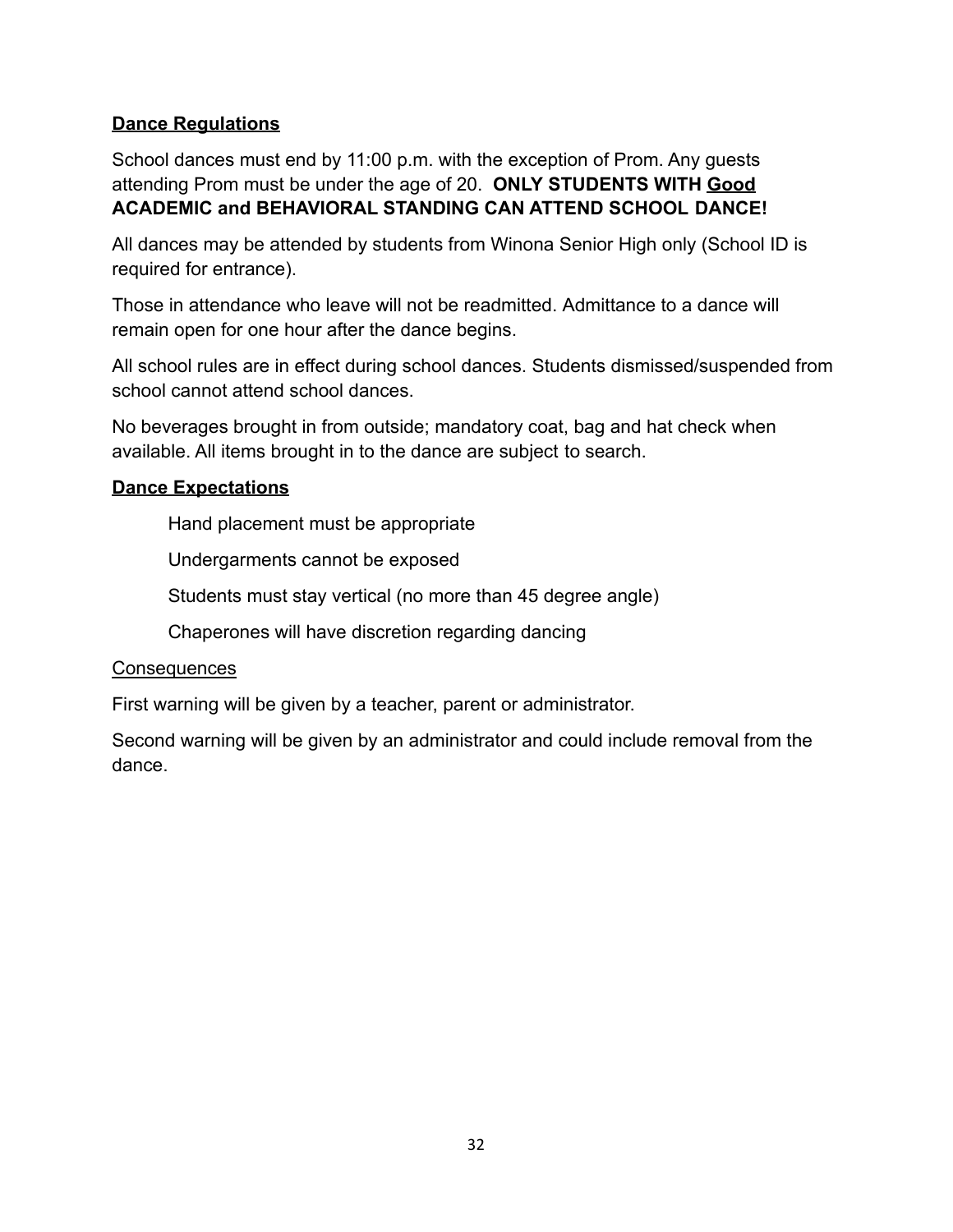#### **School Nutrition**

We are fortunate to have an excellent breakfast, lunch, and ala carte program available to our students and staff. Well-balanced, nutritious, and reasonably priced meals are served each day. The district provides meals that meet the nutrition standards set forth in the Dietary Guidelines for Americans (DGA). We offer a variety of low fat foods including grains, fruits, and vegetables. Menus are planned to meet the calorie needs of active students.

Families will be able to view student accounts and make online payments using the parent portal. Please bring payments directly to the school office or mail them to the school office to the attention of the School Nutrition Secretary. A drop box for money is also located outside the main office at the high school.

PIN numbers (personal identification numbers) will be handed out on the first day of school. Put your check or envelope with cash in the DROP SLOT before 10:15 a.m. if you wish to have it in your account that day. We do not guarantee the money/check deposit will be entered into your account in time for lunch if it is turned in after 10:15 a.m. Payments should be marked with the PIN and STUDENT NAME printed on the lower left-hand corner. If mailing a check for a student, please ensure that the School Nutrition Secretary receives it. Make checks payable to WAPS School Nutrition. The first payment must include the student's name since the PIN will not be distributed until the first day of the school year.

#### **Payment for Breakfast and Lunch (Meal Prices Subject to Change)**

Lunch =  $$2.80$ 

Breakfast =  $$1.50$ 

If paying for more than one student, please put each student's first and last name, PIN and amount to be allotted to each student on either the check or the envelope.

Do not combine different payments with school nutrition money (shop fees, athletic fees, fines, weekly allowances, etc.). Do not send large bills to be broken down. We do not keep large amounts of cash on hand.

Students are responsible for keeping track of the balance in their meal accounts and must check on their balances frequently.

Do not share your pin numbers with your friends.

Refunds of money due to leaving the district or graduating must be requested in writing. All requests need to be addressed and mailed to Jennifer Walters, School Nutrition Director. Any problems/questions, please contact the high school nutrition secretary at 494-1500.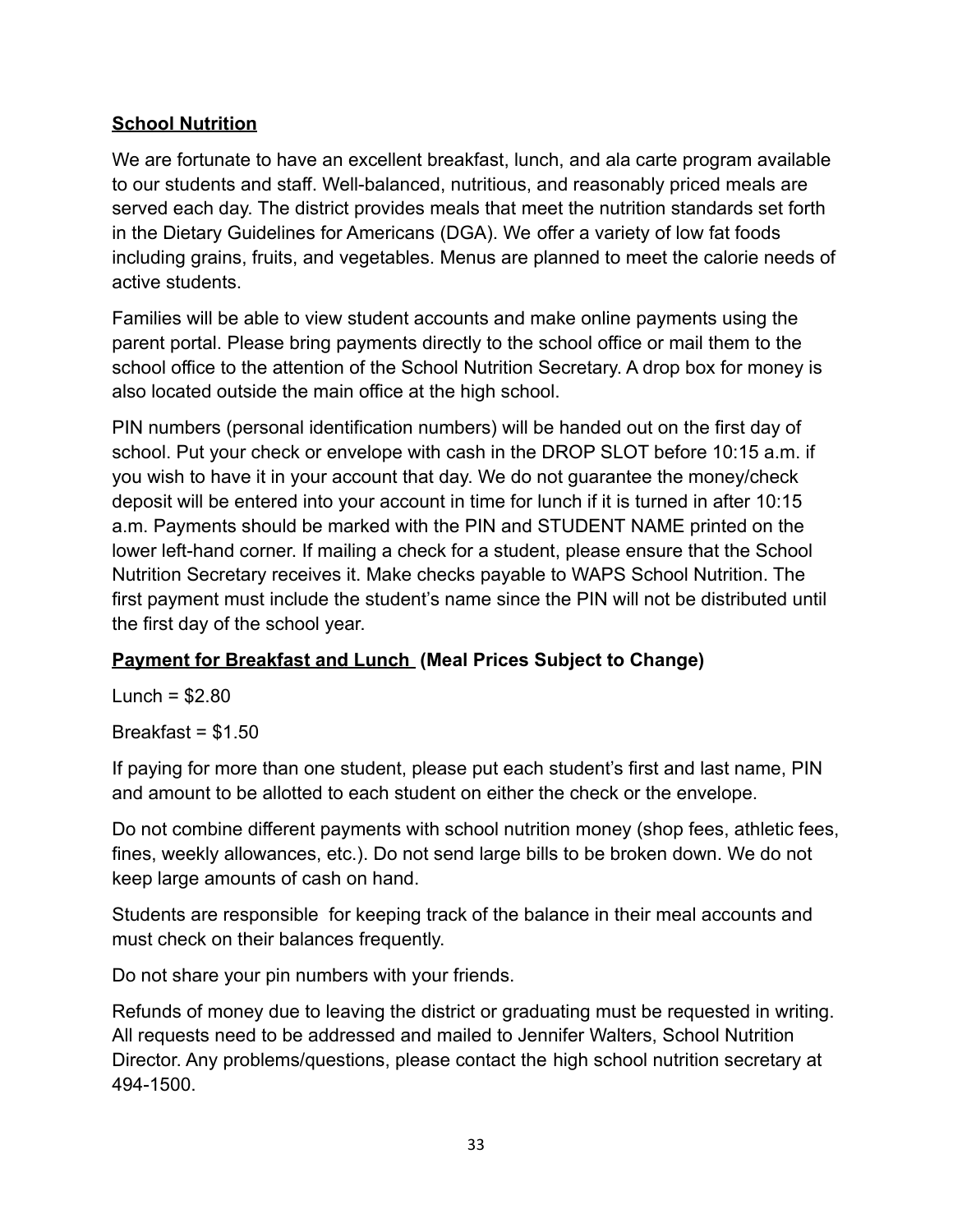#### **Food and Drinks in the School**

Food and drink is only allowed in the classroom at the discretion of the teacher. WSHS encourages all food and drink to follow the District Wellness Policy Guidelines. Vending machines, located in the concourse, are available for student use after school.

#### **Closed Campus**

Winona Senior High School is a closed campus. Students are not allowed out of the building without prior authorization from the attendance office or prior authorization from the classroom teacher if the student is taking a course that requires them to leave the building. PSEO students need to see the high school office to obtain a permanent pass for their comings and goings. Students found outside the building or off the school premises without authorization will be subject to a search of the person and personal belongings. A student's car is also subject to a search when a student is found to be off campus without prior authorization.

#### **Lockers and Personal Possessions**

Lockers are the property of the school and are to be used by the students for storing books, clothing, and supplies. Students are responsible for their locker; keep it locked at all times. It is suggested that valuables and/or expensive clothing not be left in lockers. Do not reveal your combination to anyone. Do not change or share lockers with another student or students.

Chapter 226 of the Omnibus Crime Act creates a statewide school locker policy. It provides a policy for the State of Minnesota that:

"School lockers are the property of the school district. At no time does the school district relinquish its exclusive control of lockers provided for the convenience of students. Inspection of the interior of lockers may be conducted by school authorities for any reason at any time, without notice, without student consent, and without a search warrant. The personal possessions of students within a school locker may be searched only when school authorities have a reasonable suspicion that the search will uncover evidence of a violation of law or school rules. The administration reserves the right to bring drug-sniffing canines into school at any time to check lockers in an effort to help ensure a drug-free environment. Any illegal items will be confiscated and turned over to the appropriate law enforcement agency. As soon as practical after the search of student's personal possessions, the school authorities must provide notice of the search to students whose lockers were searched unless disclosure would impede an ongoing investigation by police or school officials."

The personal possessions of students and/or a student's person may be searched when school officials have a reasonable suspicion that the search will uncover a violation of